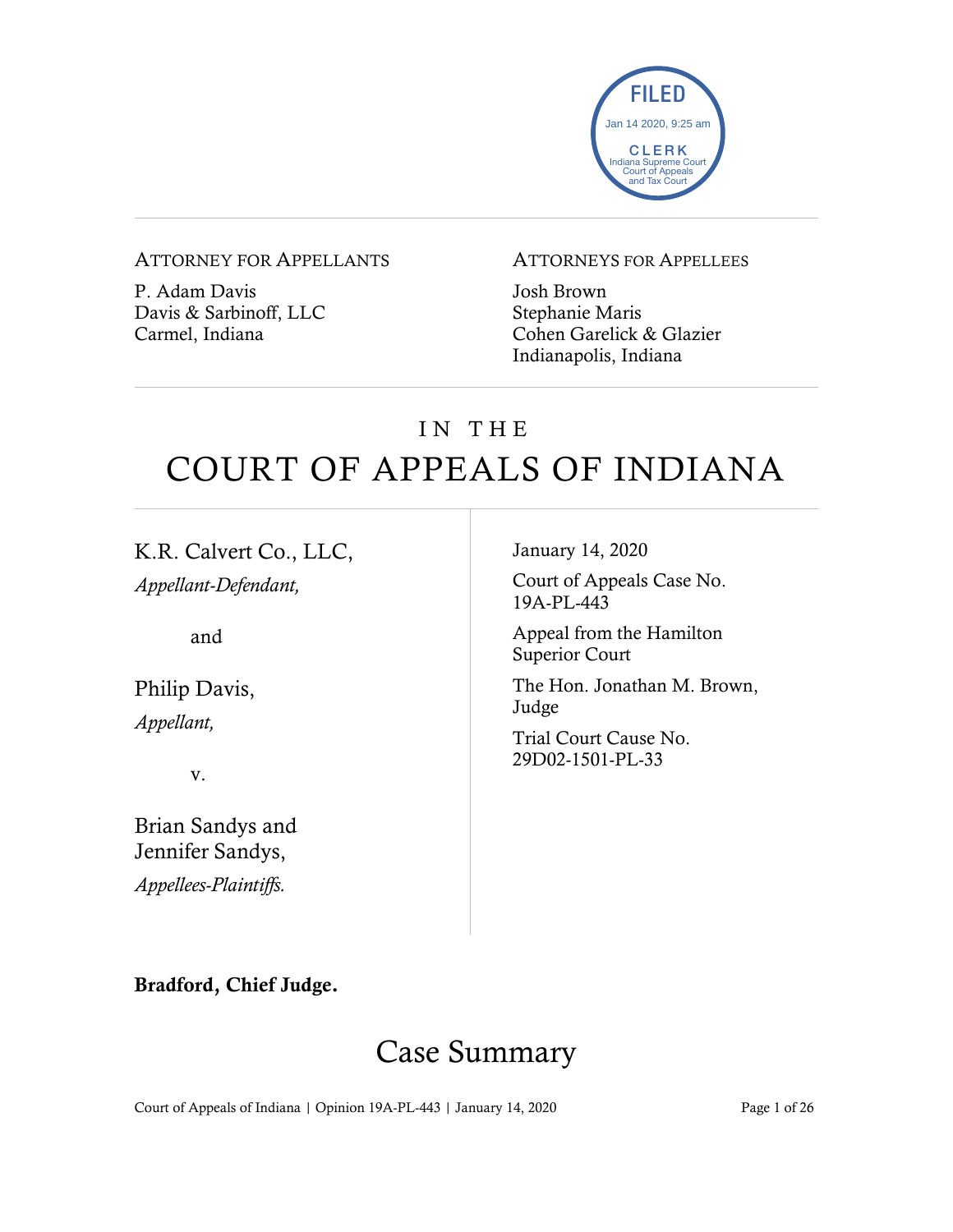- [1] In 2014, Medex Patient Transport, LLC, sold a franchise to JBS Transport, which was co-owned by Brian and Jennifer Sandys. After a few months, the parties terminated the franchise agreement, and, shortly thereafter, one of the owners of Medex sent an email to Medex's other franchisees that contained allegedly defamatory statements about the Sandyses. The Sandyses sued Medex, Medex's owners, and two affiliated companies (including K.R. Calvert Co., LLC) for breach of contract and defamation.
- [2] Eventually, a discovery dispute developed, which resulted in the trial court issuing an order to compel discovery to K.R. Calvert. After several months, the Sandyses notified K.R. Calvert that it still had not complied with the trial court's order to compel, nor had it answered their amended complaint. The email, to which K.R. Calvert's attorney responded, indicated that the Sandyses would seek default judgment against K.R. Calvert if it did not answer its amended complaint within approximately a week.
- [3] Approximately one month later, the Sandyses moved for default judgment against K.R. Calvert, which had not answered the amended complaint, and the trial court granted the motion. K.R. Calvert moved to vacate the default judgment, which motion the trial court denied on the basis that K.R. Calvert had not timely answered the Sandyses amended complaint and could not establish excusable neglect.
- Court of Appeals of Indiana | Opinion 19A-PL-443 | January 14, 2020 Page 2 of 26 [4] In May of 2018, the Sandyses moved to voluntarily dismiss all parties except K.R. Calvert because they had negotiated a settlement with them, which motion the trial court granted. K.R. Calvert moved to strike the voluntary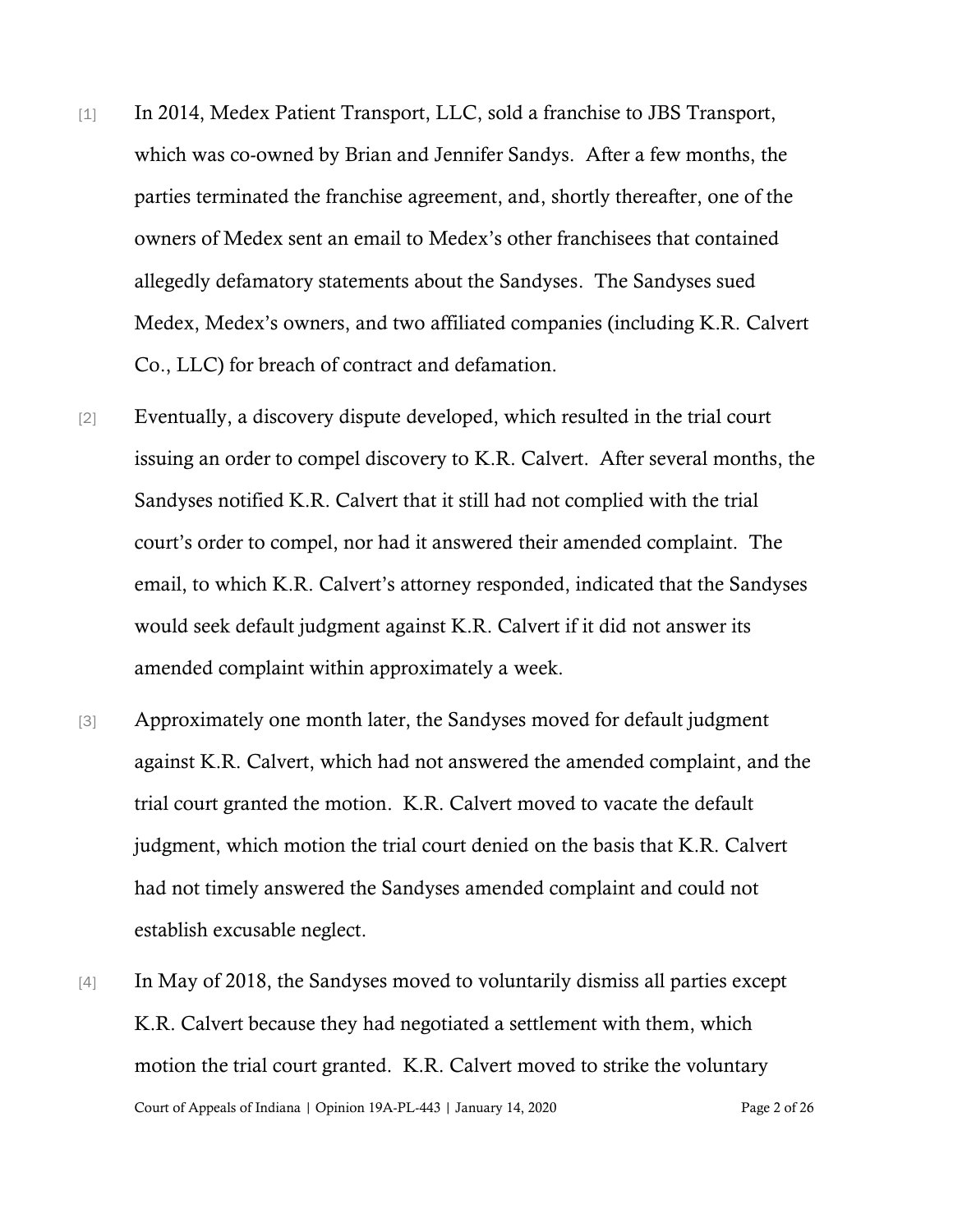dismissal of the other defendants, which motion the trial court denied. In addition, the trial court ordered K.R. Calvert's counsel Philip Davis to personally pay \$630.00 in attorney's fees for filing what it determined to be an improper motion to strike. Davis did not pay, and this award of fees was eventually increased to \$1260.00 and reduced to a civil judgment against him in favor of the Sandyses. In January of 2019, the trial court entered its final judgment against K.R. Calvert in favor of the Sandyses, awarding them damages of \$10,000.00 for breach of contract, damages of \$40,000.00 for defamation *per se*, and \$106,676.40 in attorney's fees. K.R. Calvert contends that the trial court abused its discretion in denying its request for relief from the default judgment, erred in awarding damages for breach of contract and defamation *per se*, and improperly awarded attorney's fees. Because we disagree with all of K.R. Calvert's contentions, we affirm.

### Facts and Procedural History

- [5] Medex is owned and operated by Klein and Kyle Calvert and offers franchises for the operation of a business that provides non-emergency medical transportation services. K.R. Calvert is an affiliate of Medex that is also owned and operated by Klein and Kyle and acts as the operations arm of the Medex franchise. The Sandyses are co-owners of JBS. Through JBS, the Sandyses entered into a franchise agreement with Medex on or about March 3, 2014.
- Court of Appeals of Indiana | Opinion 19A-PL-443 | January 14, 2020 Page 3 of 26 [6] Things did not go well for long, and the Sandyses' franchise agreement was mutually terminated by way of a settlement agreement dated December 19, 2014 (the "Settlement Agreement"), executed by Medex, JBS, and the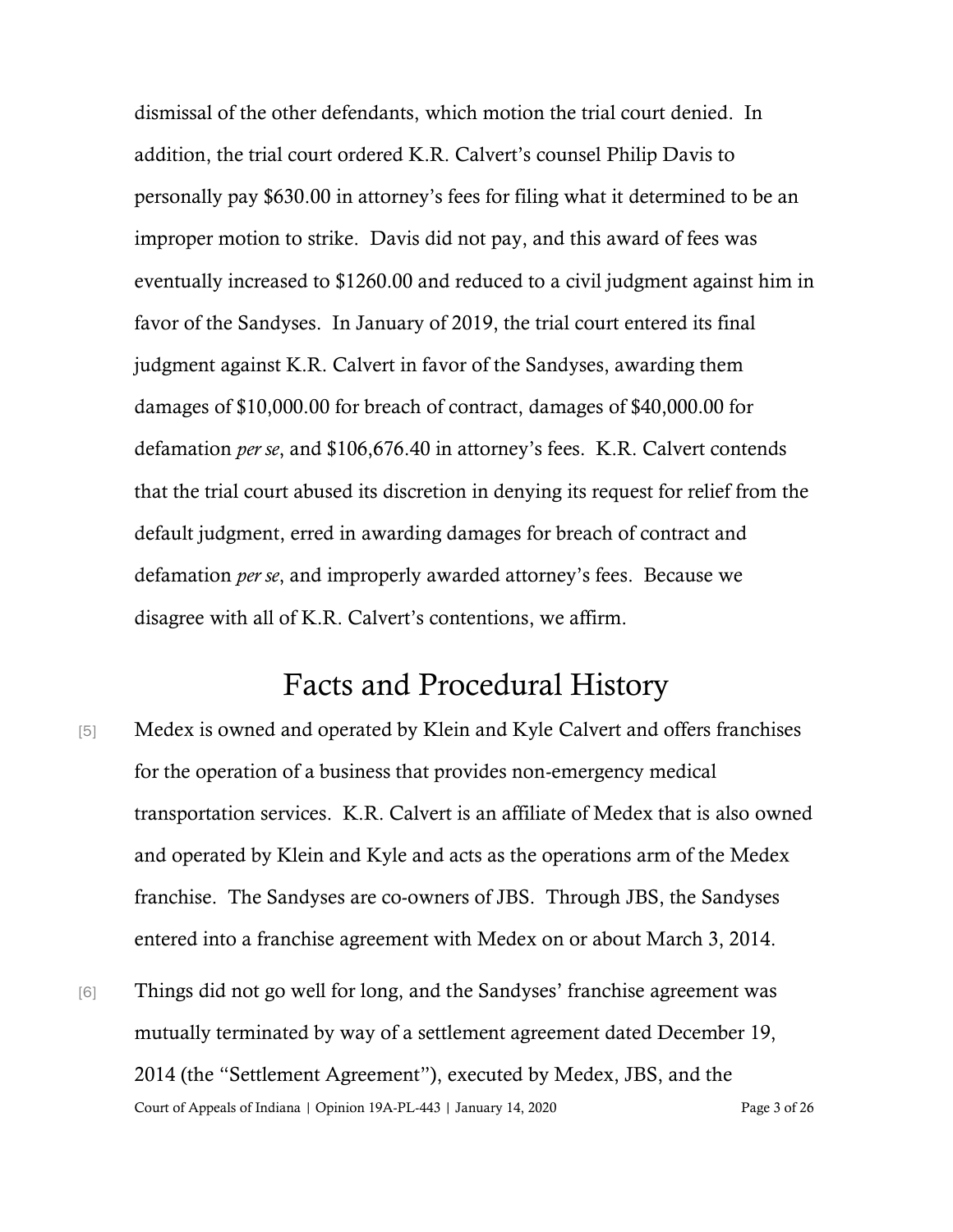Sandyses. The Settlement Agreement contains a non-disparagement clause which states, in part, that

[t]he Parties agree that they shall not disparage, demean, or make complaints against, either formally or informally, or assist in communicating any information damaging or potentially damaging to the business or reputation of the Parties, to any third party, including but not limited to, the media, the business community, the general public, employees, agents, or customers of the Parties.

Appellant's App. Vol. II p. 73.

[7] Shortly after the Settlement Agreement was executed, Kyle sent the following

email to the entire Medex franchise system (the "December 19th Email"):

As of today Brian Sandys' Indianapolis location will be closing. While this closure has no impact on your day-to-day we wanted to make you aware. In the healthcare franchise industry there is a 9% failure rate. For us, even one is too many, and our goal is to achieve a 0% failure rate. I think with renewed effort on our part and yours we can minimize issues and continue growth.

Here are things we're learning and things you should pay close attention to:

Our most successful stores are the ones where owners are active daily. No second jobs, no part time attention; full time work day in and day out.

Up to date on receivables with their client base. Aging accounts cripples cash flow and will cause issues with your payroll and payables.

Behind or in default of royalties or operations fees. This one is being addressed on a case-by-case basis. But if your location is behind with any payment you're in breach of your contract and may be terminated with cause. Make sure you stay current on payables.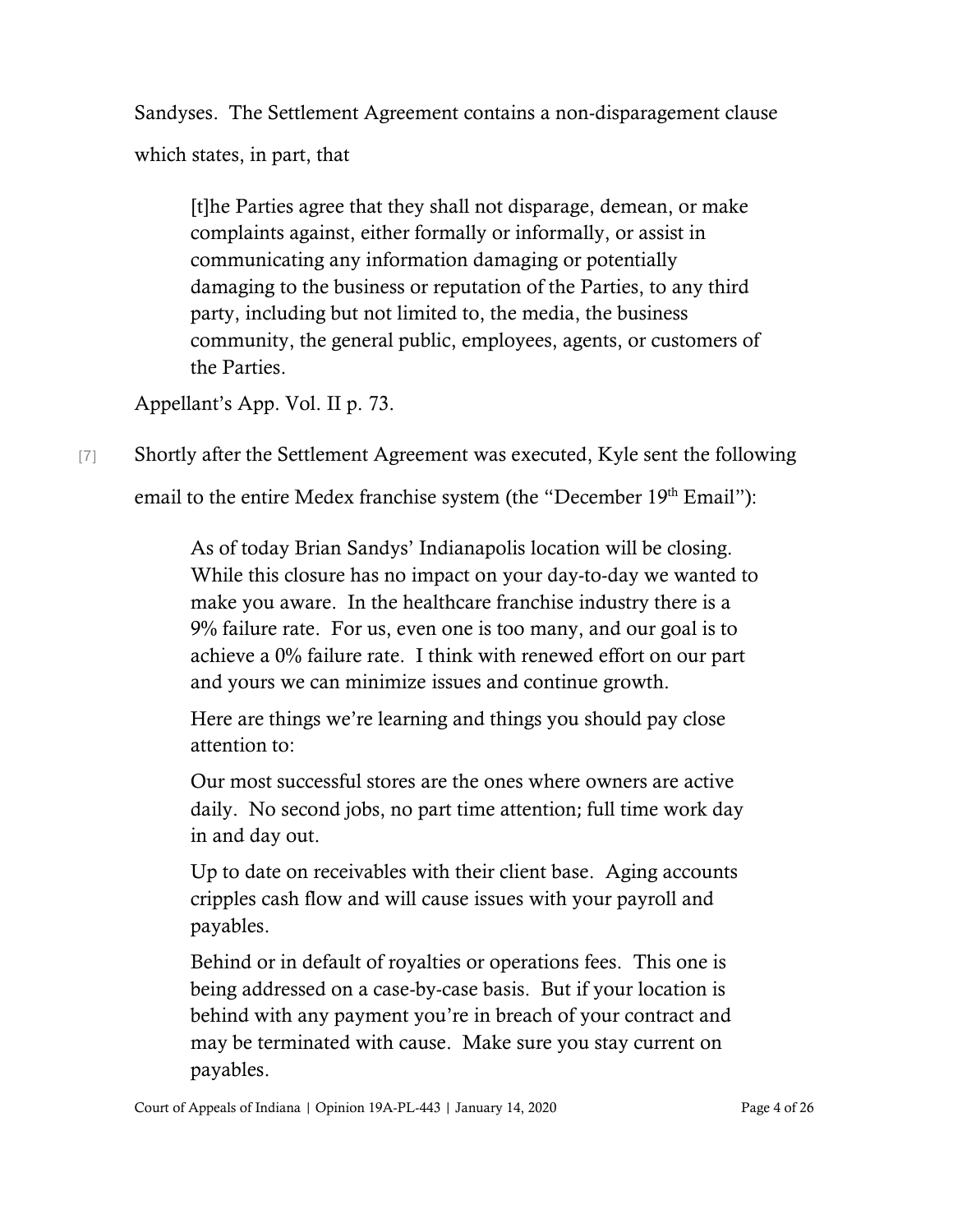Rejecting or refusing work. We have sent opportunities out to help with growth. New contracts and contacts to get you business. Some have refused to grow, add vans, or even connect with the potential work. If this continues you'll be found in breach of your contract as well for rejecting business that results in over 2% of your trip volume.

And last but not least… sell sell sell. Those of you who stay behind a desk or steering wheel and don't network or sell are going to lose tremendous business and the possibility of new business. If you're not growing, you're dying.

I know this a hard email on Friday afternoon before Christmas, but these are the realities of business. If you don't vigilantly work, fail to take ownership and responsibility, and refuse to grow then the outcome may be bleak.

However, I know each of you are going to take this letter and let it charge you to improve, it did us. With the New Year let's resolve to better everyone, everything, everywhere. Let's make 2015 a positive one and let's end with that.

Appellant's App. Vol. II pp. 112–13.

[8] Prior to receiving the December  $19<sup>th</sup>$  Email, none of the other franchisees had been aware that the Sandyses were closing their Indianapolis franchise. Two franchisees, Wayne and Anabella Zeitler, later indicated that the statements in the December 19th Email had negatively impacted their opinion of the Sandyses and had made them think that their franchise was a failure, they were not active owners, they were behind on payments and in breach of their franchise agreement, they were behind on payables, their franchise failed as a result of their failure to grow, they did not work hard, and they did not take ownership and responsibility and refused to grow. Wayne, who also happens to work as a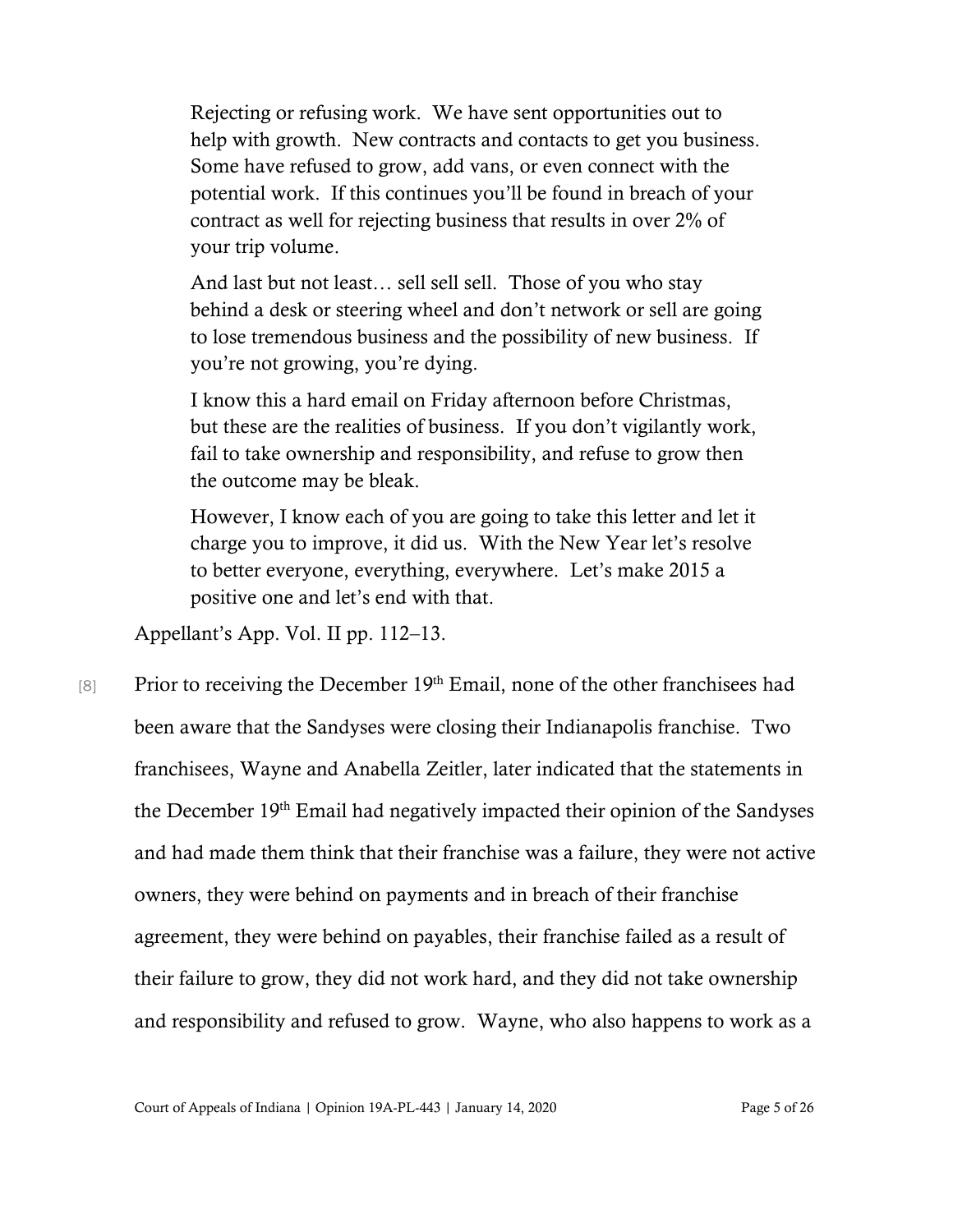FedEx pilot with Brian, further testified that after receiving the December 19<sup>th</sup> Email, his personal opinion of Brian as a pilot was negatively affected.

- [9] On January 6, 2015, the Sandyses filed suit against Medex; K.R. Calvert; Caliber Patient Care, LLC; Kyle; and Klein, alleging breach of contract and defamation. On February 4, 2015, attorney Phillip Davis appeared on behalf of Medex, Caliber, and Klein. Other attorneys eventually also entered appearances for Medex, Kyle, and Klein, but no attorney entered an appearance on behalf of K.R. Calvert.
- [10] On March 29, 2016, the Sandyses wrote to Attorney Davis and counsel for Medex and the Calverts regarding a discovery dispute, which letter took issue with "the responses of your clients, Medex Patient Transport LLC ("Medex"), Caliber Patient Care, LLC ("Caliber"), Kyle Calvert ("Kyle"), Klein Calvert ("Klein"), and K.R. Calvert Co., LLC ("K.R. Calvert") (collectively, "Defendants") to Plaintiffs Brian and Jennifer Sandys's First set of Interrogatories and First Request for Production of Documents[.]" Appellant's App. Vol. III p. 22. On June 27, 2016, the Sandyses moved to compel the defendants, including K.R. Calvert, to respond to interrogatories and produce certain documents. On November 17, 2016, the trial court granted the Sandyses' motion to compel discovery. K.R. Calvert, however, did not respond to the interrogatories or produce the documents requested.
- Court of Appeals of Indiana | Opinion 19A-PL-443 | January 14, 2020 Page 6 of 26 [11] Meanwhile, on August 26, 2016, the Sandyses moved for leave to file an amended complaint. On November 17, 2016, the Sandyses amended their complaint to add three counts, namely fraud, negligent misrepresentation, and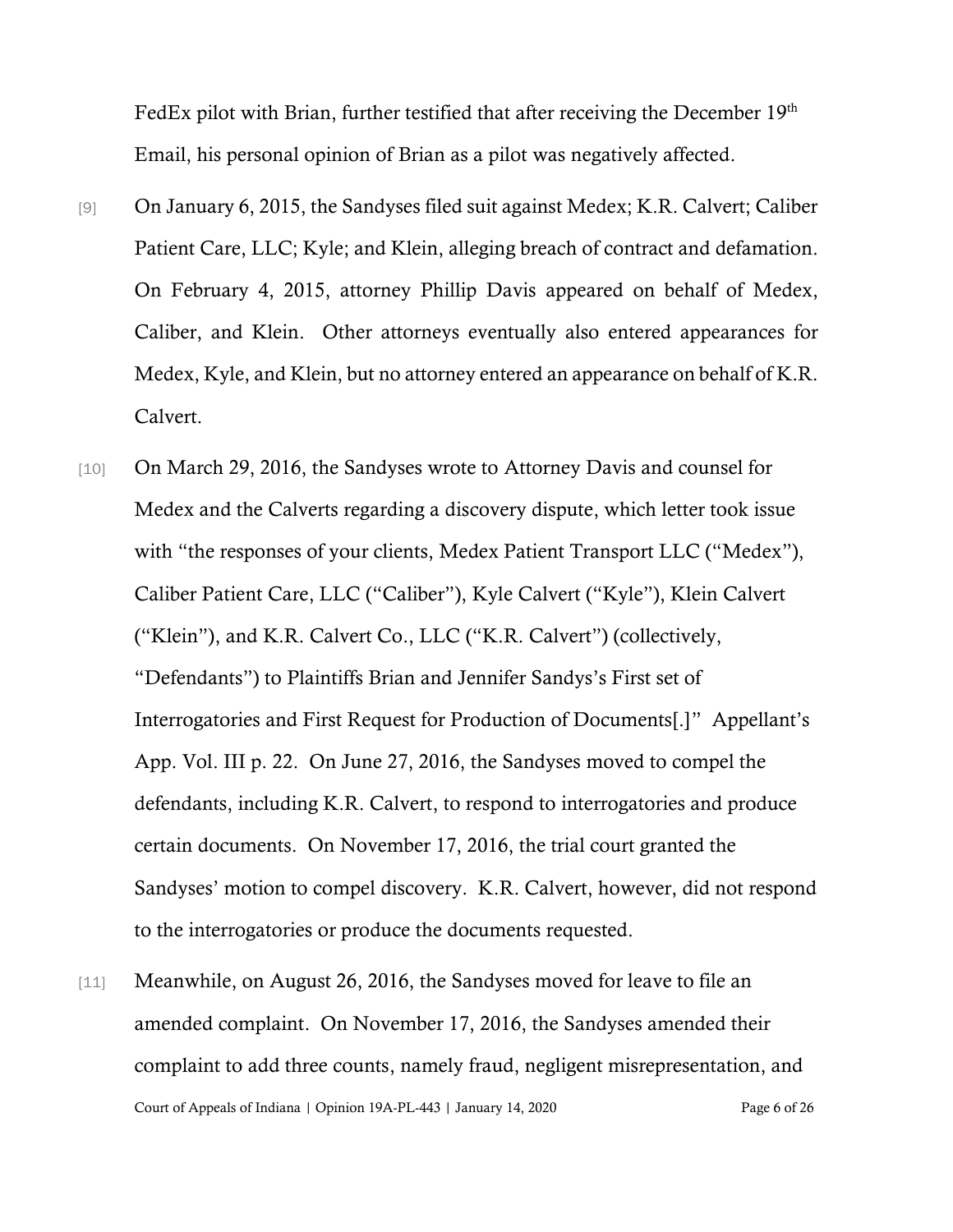violation of the Indiana Franchise Act, all based on Kyle's alleged failure to disclose a bankruptcy in Medex's franchise disclosure document. On April 7, 2017, Attorney Davis answered the Sandyses' amended complaint on behalf of Caliber, but no answer was filed on behalf of K.R. Calvert.

[12] On May 9, 2017, the Sandyses' counsel provided written notice to K.R. Calvert in an email that it had neither provided responsive documents pursuant to the order to compel discovery nor answered the amended complaint. The body of the email reads, in full, as follows:

> K.R. Calvert has failed to provide document responses to the Sandys Parties Requests For Production, which were served on November 23, 2015. Moreover, the Court granted the Sandys Parties Motion to Compel the production of documents on November 17, 2016. We still have NO documents from K.R. Calvert. That is what we see as wrong. K.R. Calvert's disregard of the Court's Order compelling the production of documents is troubling, and I don't believe the Court is going to take to kindly to you or your client if I have to bring it to their attention. Please provide these long overdue documents by Friday, May 19<sup>th</sup>. If I am not in receipt of these documents by the end of business (5:30 pm) on Friday, May 19th I will be filing a motion to hold K.R. Calvert and you as their Counsel in contempt of the Court's Order and seek fees and sanctions.

> Additionally, I do not believe that K.R. Calvert has Answered the Sandys Parties Amended Complaint. If you do not file an Answer by the end of the week we will be moving for default judgment.

Appellant's App. Vol. IV p. 120. Attorney Davis responded to this email the same day, asking the Sandyses' counsel what was missing, to which the Sandyses' counsel responded that they had received nothing from K.R. Calvert yet.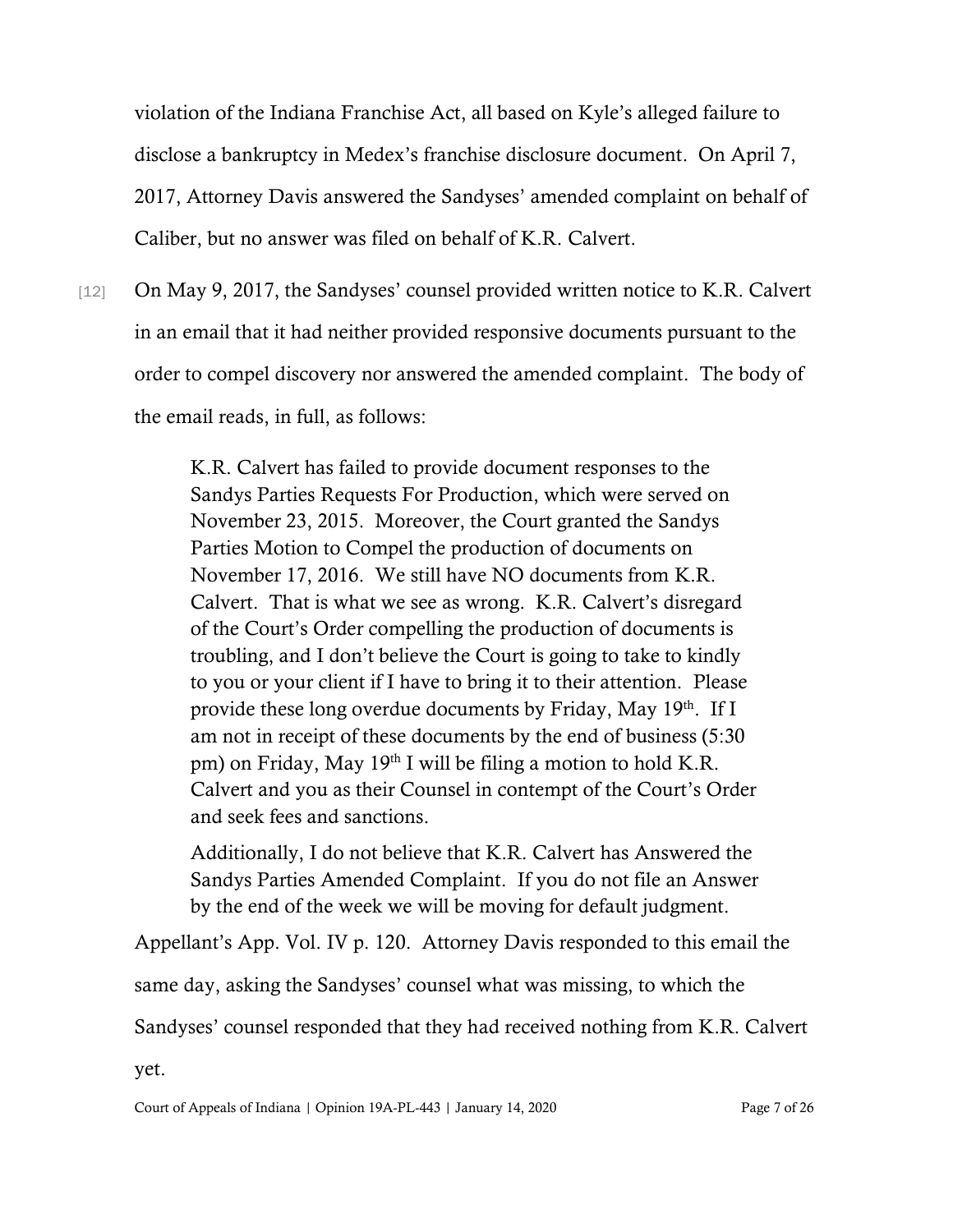- [13] On June 7, 2017, or twenty-nine days later, the Sandyses moved for default judgment against K.R. Calvert, which had still neither complied with the order to compel discovery nor answered the Sandyses' amended complaint. On June 19, 2017, the trial court entered default judgment in favor of the Sandyses against K.R. Calvert. On June 20, 2017, K.R. Calvert moved to vacate the order entering default judgment in favor of the Sandyses.
- [14] On August 7, 2017, the trial court denied K.R. Calvert's motion to vacate on the ground that it had

failed to file an answer to the Plaintiffs' Amended Complaint for over 7 months, and only filed an answer after the Court issued the default judgment entry. Further, Defendant failed to set forth the basis for setting aside the default judgment pursuant to Ind. T.R. 60(B), which requires excusable neglect and a meritorious defense. Appellant's App. Vol. II p. 48. The trial court further ordered K.R. Calvert to provide any outstanding responsive documents and/or discovery to the

Sandyses, as well as a response by August 14, 2017, and took the issue of contempt and sanctions related to discovery under advisement pending oral arguments on the issue during the damages hearing.

[15] On August 15, 2017, K.R. Calvert filed a notice of compliance with the August 7, 2017, order after sending a letter to the Sandyses on August 14, 2017, which stated that there were no responsive documents to be produced relating to the Sandyses' discovery requests. Accompanying the letter were several documents, none of which were responsive to the requests for production. On September 8, 2017, the Sandyses responded to the notice of compliance,

Court of Appeals of Indiana | Opinion 19A-PL-443 | January 14, 2020 Page 8 of 26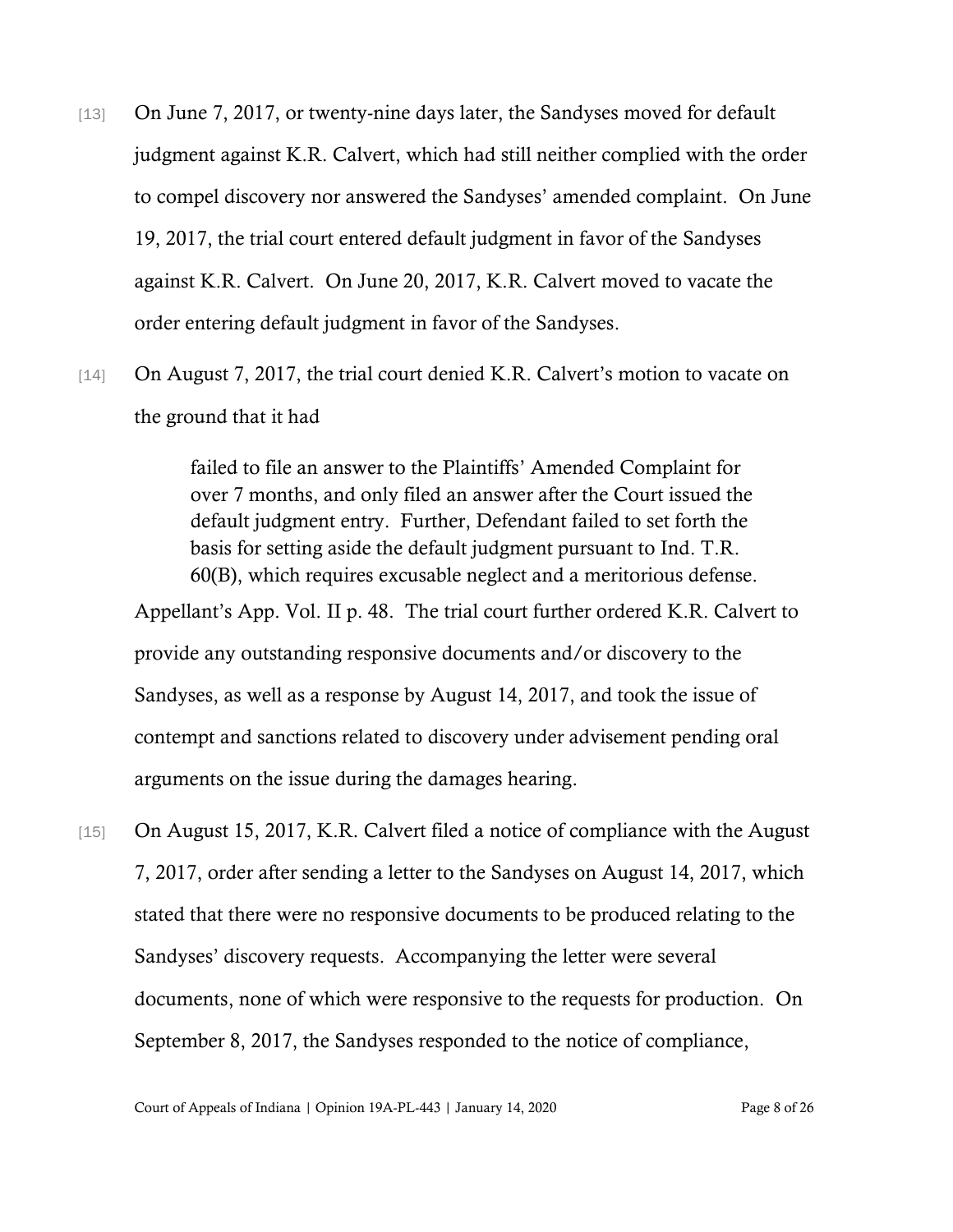maintaining that K.R. Calvert still had not produced any email or other communications regarding the Sandyses and/or JBS in violation of the trial court's order of August 7, 2017.

- [16] On September 11, 2017, the trial court conducted the first of what would eventually be five damages hearings. On October 20, 2017, as requested by the trial court, the Sandyses filed their initial petition for damages and attorney's fees. K.R. Calvert filed its response on November 9, 2017, after filing four motions for extension of time within ten days. On November 13, 2017, the trial court issued an order regarding the requests for extensions of time in which it "strongly admonishe[d] counsel to be more appreciative of not only opposing counsel's time, but also the time of the Court." Appellant's App. Vol. VI p. 88.
- [17] Meanwhile, the Sandyses moved to voluntarily dismiss, with prejudice, Medex, Caliber, Kyle, and Klein because they had reached a settlement agreement with them. On May 8, 2018, the trial court granted the Sandyses' motion. On May 11, 2018, K.R. Calvert moved to strike the Sandyses' voluntary dismissals of the other defendants, which motion the trial court denied on May 22, 2018. In its order, the trial court noted that K.R. Calvert did not have any claims pending against any of the dismissed parties, Attorney Davis did not represent any of them, and none of the dismissed parties had indicated any objection to being dismissed. The trial court, however, denied the Sandyses' request for attorney's fees at that time. On July 18, 2018, the trial court issued another order in which it reaffirmed its denial of K.R. Calvert's motion to strike but

Court of Appeals of Indiana | Opinion 19A-PL-443 | January 14, 2020 Page 9 of 26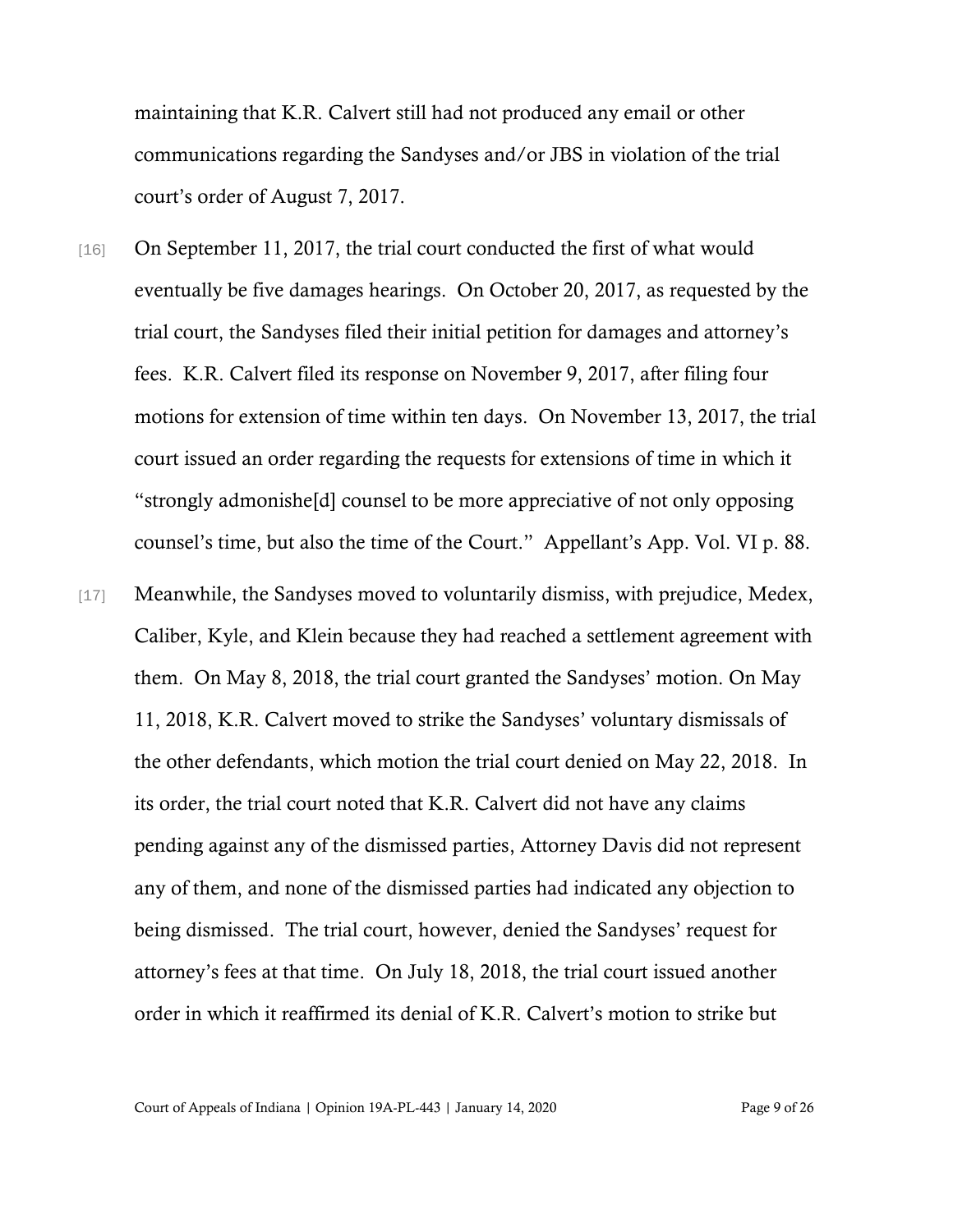reversed its earlier decision on fees, ordering Attorney Davis to pay the Sandyses' trial counsel Joshua Brown \$630.00 in attorney's fees.

- [18] On October 16, 2018, the Sandyses moved for a rule to show cause why Attorney Davis should not be held in contempt, as he had yet to pay Attorney Brown the \$630.00 he had been ordered to. On October 17, 2018, the trial court granted the Sandyses' motion; set the matter for a hearing on January 7, 2019; and gave Attorney Davis until October 31, 2018, to purge himself of contempt by paying the \$630.00. Attorney Davis did not pay before October 31, 2018.
- [19] On January 7, 2019, the Sandyses requested an additional \$630.00 in attorney's fees from Attorney Davis, and the trial court entered a civil judgment of \$1260.00 against Attorney Davis in favor of the Sandyses. On January 24, 2019, the trial court entered its final judgment against K.R. Calvert in favor of the Sandyses, awarding them damages of \$10,000.00 for breach of contract, damages of \$40,000.00 for defamation *per se*, and \$106,676.40 in attorney's fees.

## Discussion and Decision

## I. Whether the Trial Court Abused its Discretion in Denying K.R. Calvert's Motion for Relief from Default Judgment

Court of Appeals of Indiana | Opinion 19A-PL-443 | January 14, 2020 Page 10 of 26 [20] The trial court entered default judgment in favor of the Sandyses and against K.R. Calvert because it did not answer the Sandyses' amended complaint. Indiana Rule of Trial Procedure 8(B) provides, in part, that "[a] responsive pleading shall state in short and plain terms the pleader's defenses to each claim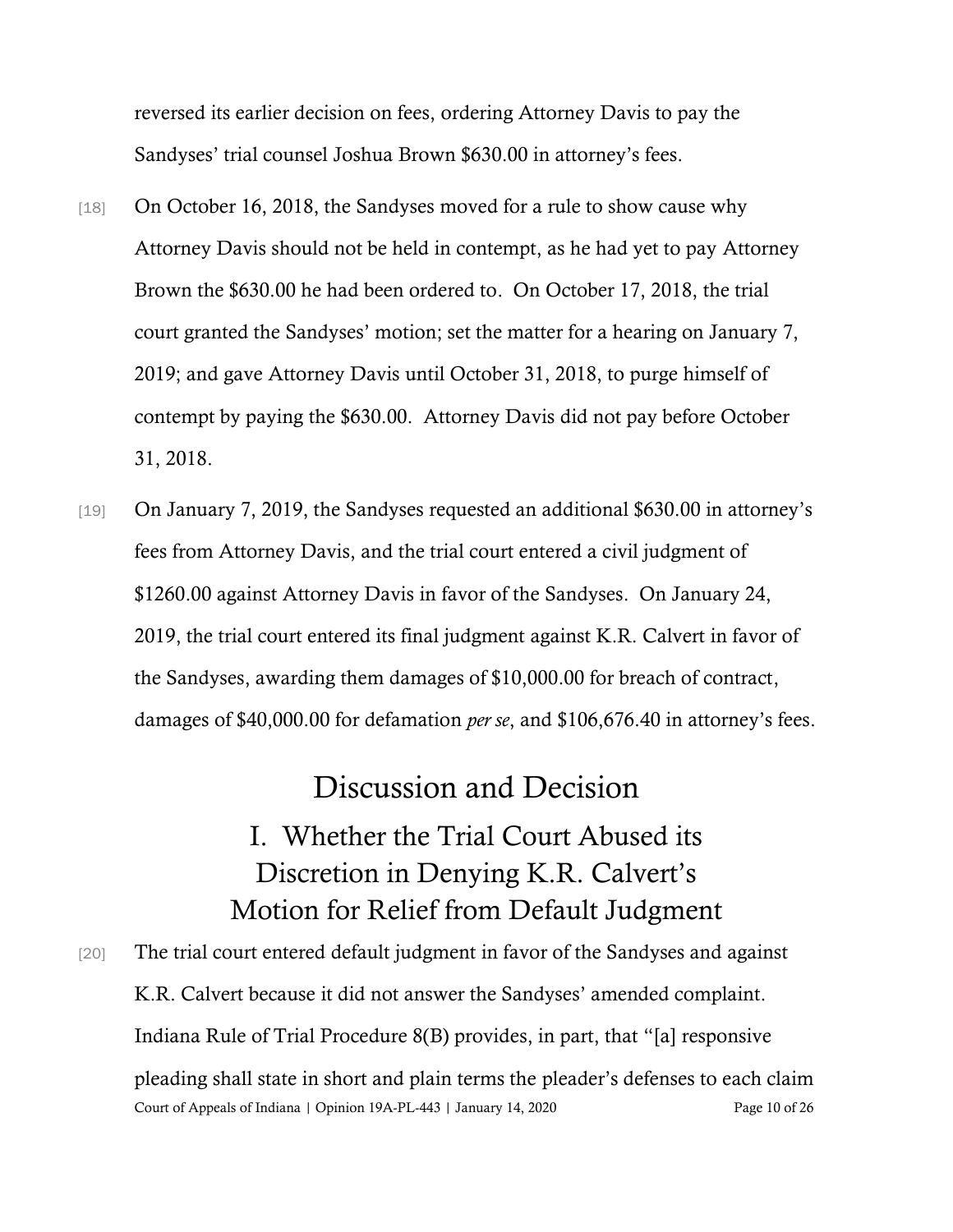asserted and shall admit or controvert the averments set forth in the preceding pleading." "When a party against whom a judgment for affirmative relief is sought has failed to plead or otherwise comply with these rules and that fact is made to appear by affidavit or otherwise, the party may be defaulted by the court." Trial R. 55(A).

[21] If a party is defaulted, "[a] judgment by default which has been entered may be set aside by the court for the grounds and in accordance with the provisions of Rule 60(B)." Trial R. 55(C). Trial Rule 60(B) provides, in part, that "[o]n motion and upon such terms as are just the court may relieve a party or his legal representative from a judgment, including a judgment by default, for the following reasons: (1) mistake, surprise, or excusable neglect[.]"

> The burden is on the movant to demonstrate that relief under T.R. 60(B) is both necessary and just. *Fairrow v. Fairrow,* 559 N.E.2d 597, 599 (Ind. 1990). Relief under T.R. 60(B)[(1)] also requires that the movant make a *prima facie* showing of a meritorious defense[.] *Smith v. Johnson,* 711 N.E.2d 1259, 1265 (Ind. 1999). A meritorious defense refers to "evidence that, if credited, demonstrates that a different result would be reached if the case were retried on the merits and that it is unjust to allow the default to stand." *Id.*

*In re Rueth Dev. Co.*, 976 N.E.2d 42, 51 (Ind. Ct. App. 2012), *trans. denied*.

[22] We review the grant or denial of […] Trial Rule 60(B) motions for relief from judgment under an abuse of discretion standard. *Speedway SuperAmerica, LLC v. Holmes,* 885 N.E.2d 1265, 1270 (Ind. 2008); *Outback Steakhouse of Florida v. Markley*, 856 N.E.2d 65, 72 (Ind. 2006). On appeal, we will not find an abuse of discretion unless the trial court's decision is clearly against the logic and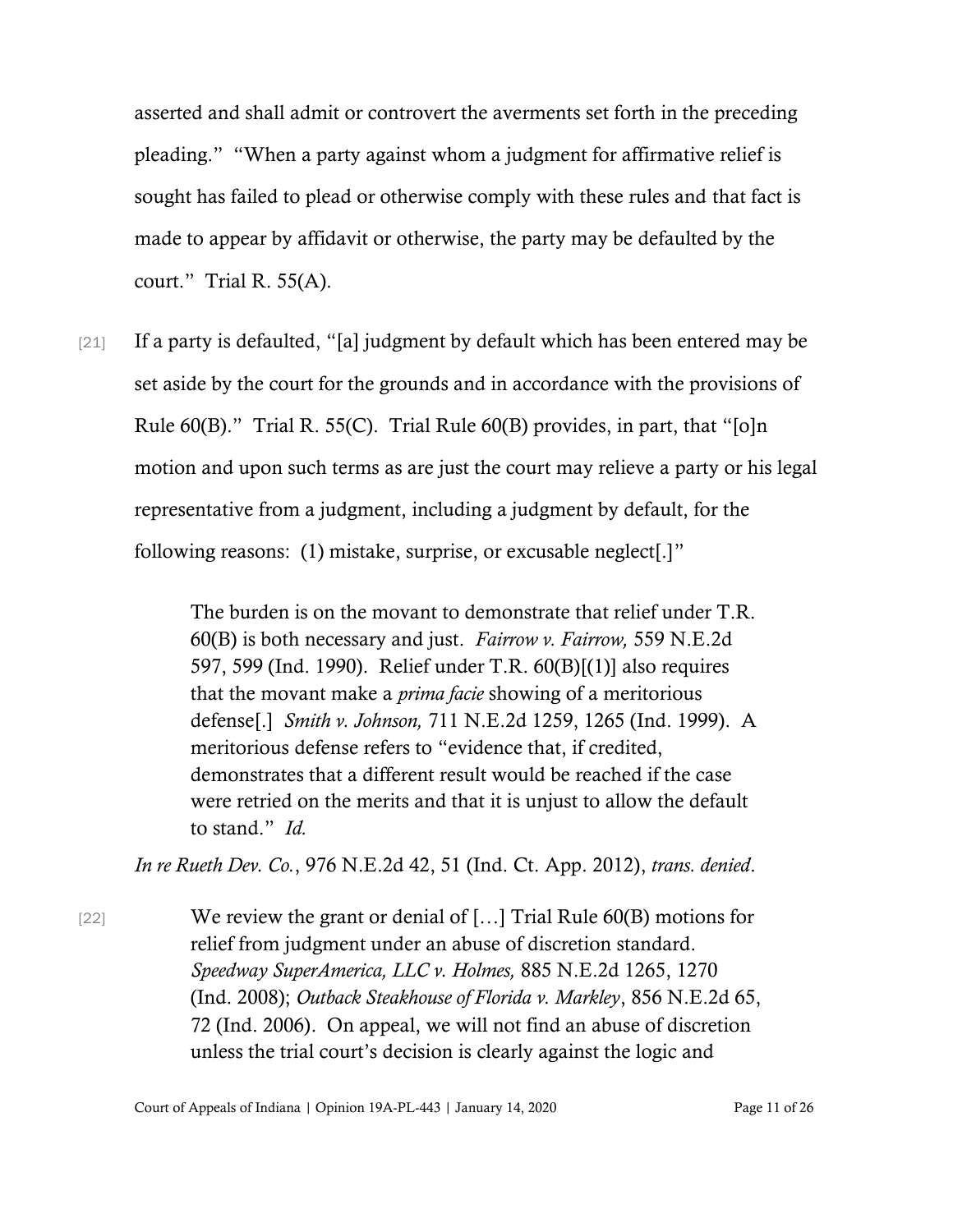effect of the facts and circumstances before it or is contrary to law. *Miller v. Moore*, 696 N.E.2d 888, 889 (Ind. Ct. App. 1998).

*Cleveland v. Clarian Health Partners, Inc.*, 976 N.E.2d 748, 755 (Ind. Ct. App. 2012), *trans. denied*. K.R. Calvert contends that the trial court abused its discretion in refusing to find that it had established excusable neglect and/or a meritorious defense. We first address K.R. Culvert's contention that the trial court abused its discretion in determining this its neglect was inexcusable.

[23] When deciding whether or not a default judgment may be set aside because of excusable neglect, the trial court must consider the unique factual background of each case because "no fixed rules or standards have been established as the circumstances of no two cases are alike." *Siebert Oxidermo, Inc. v. Shields*, 446 N.E.2d 332, 340 (Ind. 1983); *quoting Grecco v. Campbell*, 179 Ind. App. 530, 386 N.E.2d 960, 961 (1979); *see also Boles v. Weidner*, 449 N.E.2d 288, 290 (Ind. 1983).

*Coslett v. Weddle Bros. Const. Co.*, 798 N.E.2d 859, 860–61 (Ind. 2003) (citations and quotation marks omitted). We agree with the proposition that "'[e]xcusable neglect […] is just that: *excusable* neglect, not just neglect. It is something that can be explained by an unusual, rare, or unforeseen circumstance, for instance.'" *Huntington Nat. Bank v. Car-X Assoc. Corp.*, 39 N.E.3d 652, 656 (Ind. 2015) (quoting, with approval, *Huntington Nat. Bank v. Car-X Assocs. Corp.*, 22 N.E.3d 687, 694 (Ind. Ct. App. 2014) (Barnes, J., dissenting), *vacated*, 29 N.E.3d 123 (2015)).

Court of Appeals of Indiana | Opinion 19A-PL-443 | January 14, 2020 Page 12 of 26 [24] We conclude that, under the circumstances of this case, the trial court did not abuse its discretion in declining to find excusable neglect. Attorney Davis focuses on his admitted error in appearing for and responding to the Sandyses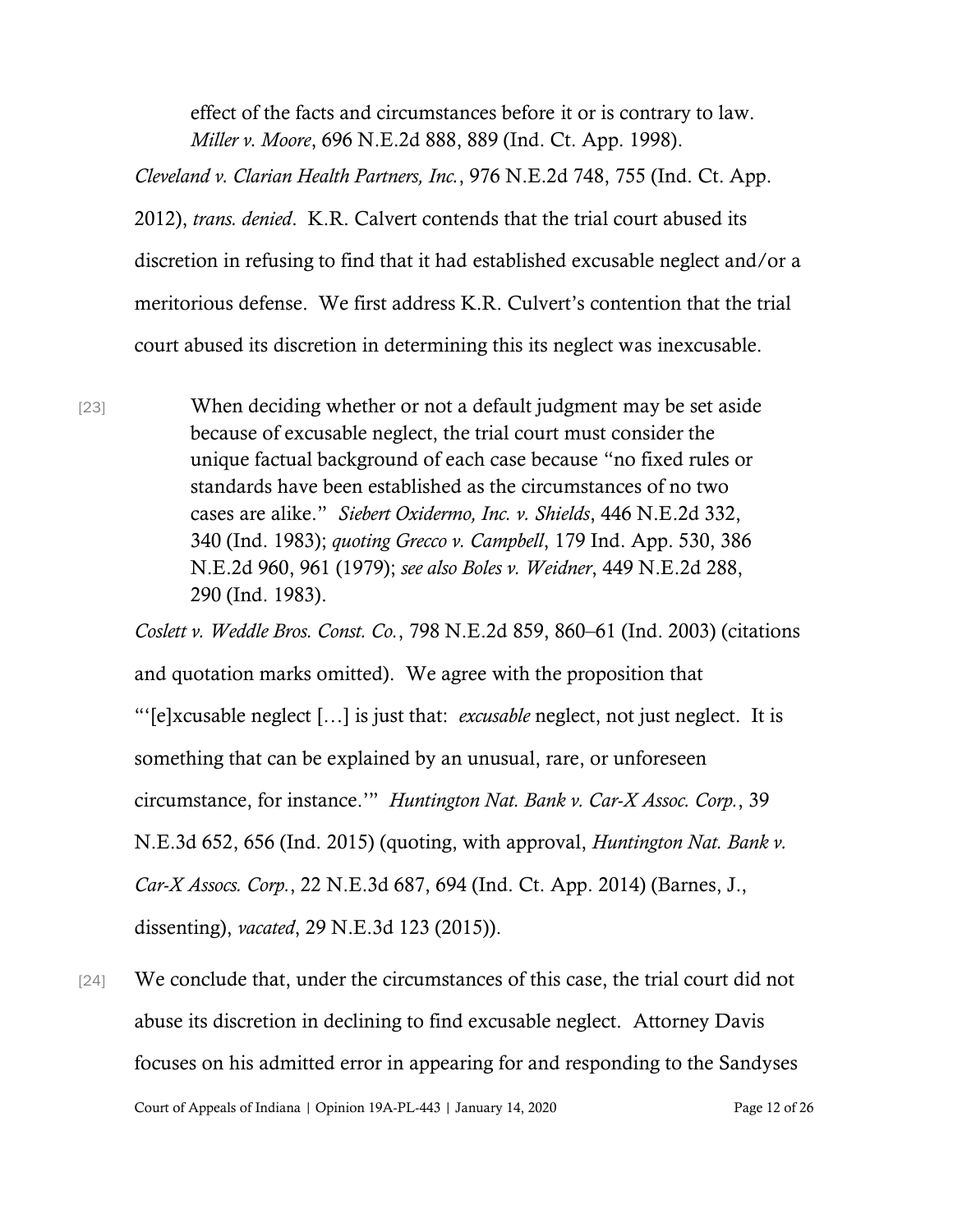amended complaint on behalf of Caliber (instead of K.R. Calvert), and, while acknowledging the error, characterizes it as a "clerical error" which he claims to have discovered only upon the entry of default judgment. Appellant's Br. p. 20. We think that Attorney Davis and K.R. Calvert are largely missing the point here. The problem is not that K.R. Calvert *initially* failed to appear or answer the amended complaint due to an error—the problem is that K.R. Calvert failed to answer the amended complaint even after it was informed that it had not already answered and that a failure to promptly do so would cause the Sandyses to move for default judgment.

[25] K.R. Calvert contends the portion of the May 9, 2017, email informing it that it had not answered the Sandyses' amended complaint and that the Sandyses would be seeking default judgment if it did not file an answer was "overlooked in all the back and forth between the parties." Appellant's Br. p. 20 n.14. Even if we assume that this is true, we cannot say that this amounts to excusable neglect as a matter of law. The email in question was from opposing counsel in a pending lawsuit, something to which prompt and thorough attention should have been paid. Moreover, the section of the email addressing K.R. Calvert's failure to answer the amended complaint directly followed the section about K.R. Calvert's failure to provide requested documents pursuant to an order to compel, so it was abundantly clear that the email was about business. Finally, the section in question was in the main body of a somewhat short email, not buried in a postscript or footnote where it might not be noticed. In short, there was nothing rare, unusual, or unforeseen that would excuse such an oversight.

Court of Appeals of Indiana | Opinion 19A-PL-443 | January 14, 2020 Page 13 of 26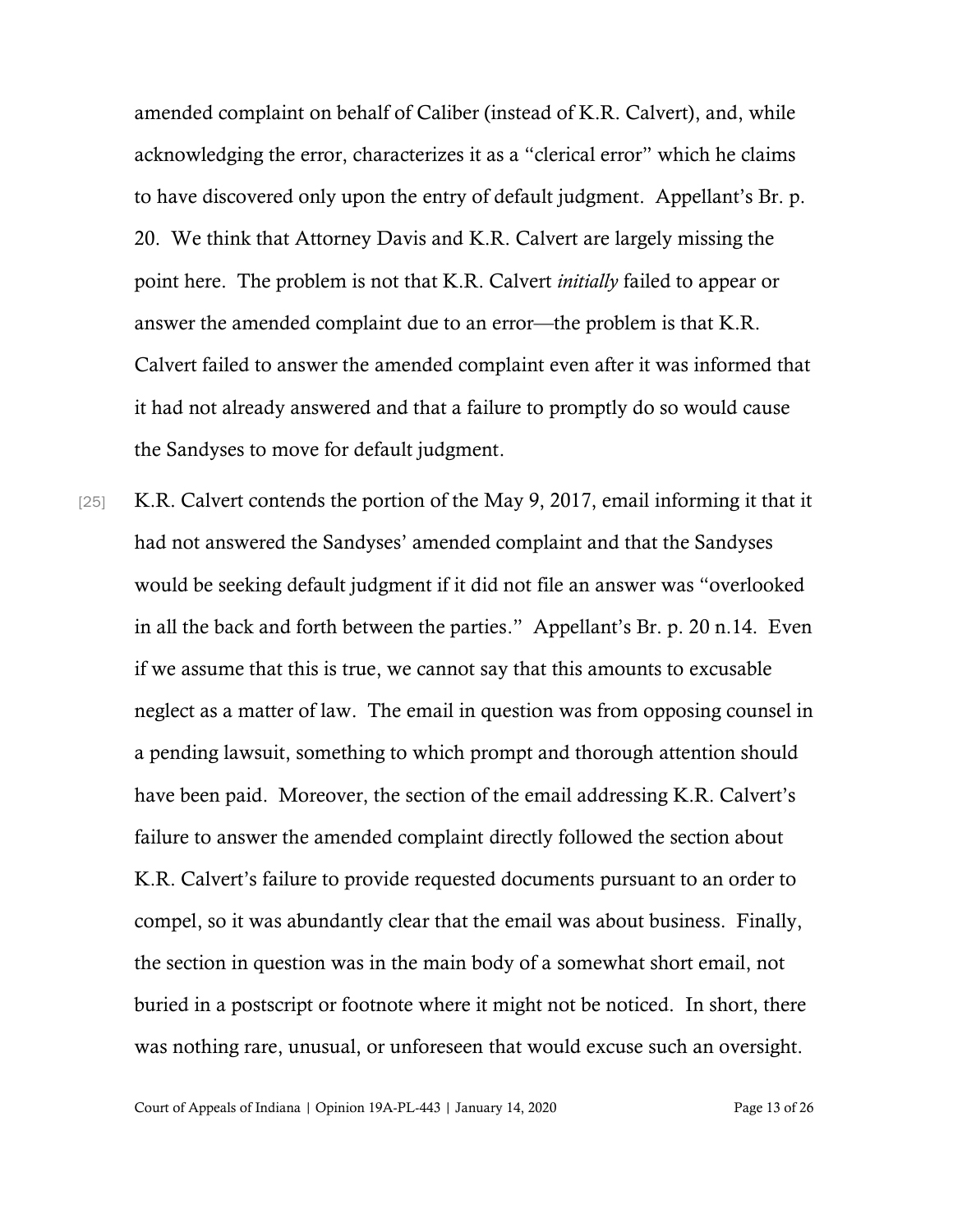Even if we assume that K.R. Calvert failed to notice and/or appreciate the importance of the May 9, 2017, email, that failure, while it certainly strikes us as negligent, was not excusable as a matter of law. We conclude that the trial court did not abuse its discretion in refusing to vacate the default judgment entered against K.R. Calvert.

## II. Whether the Trial Court Abused its Discretion in Determining Damages

# [26] K.R. Calvert contents that the trial court abused its discretion in awarding the Sandyses \$10,000.00 for breach of contract and \$40,000.00 for defamation *per se*. Generally,

[t]he standard of review for a damage award is that no reversal will occur if the award is within the scope of evidence before the trial court; if the award of damages is supported by the record, the determination of damages is within the sound discretion of the trial court.

*Brant Const. Co. v. Lumen Const. Co.*, 515 N.E.2d 868, 872 (Ind. Ct. App. 1987), *trans. denied*.

An abuse of discretion occurs when the trial court's action is against the logic and effect of the facts and circumstances before it. In determining whether the trial court abused its discretion, we must only consider the evidence and reasonable inferences favorable to the non-moving party. We may not weigh conflicting evidence or judge the credibility of witnesses.

*Menard, Inc. v. Comstock*, 922 N.E.2d 647, 650 (Ind. Ct. App. 2010) (citations omitted), *trans. denied*. K.R. Calvert contends that there is no evidence that would support a conclusion that it caused the Sandyses any damages, a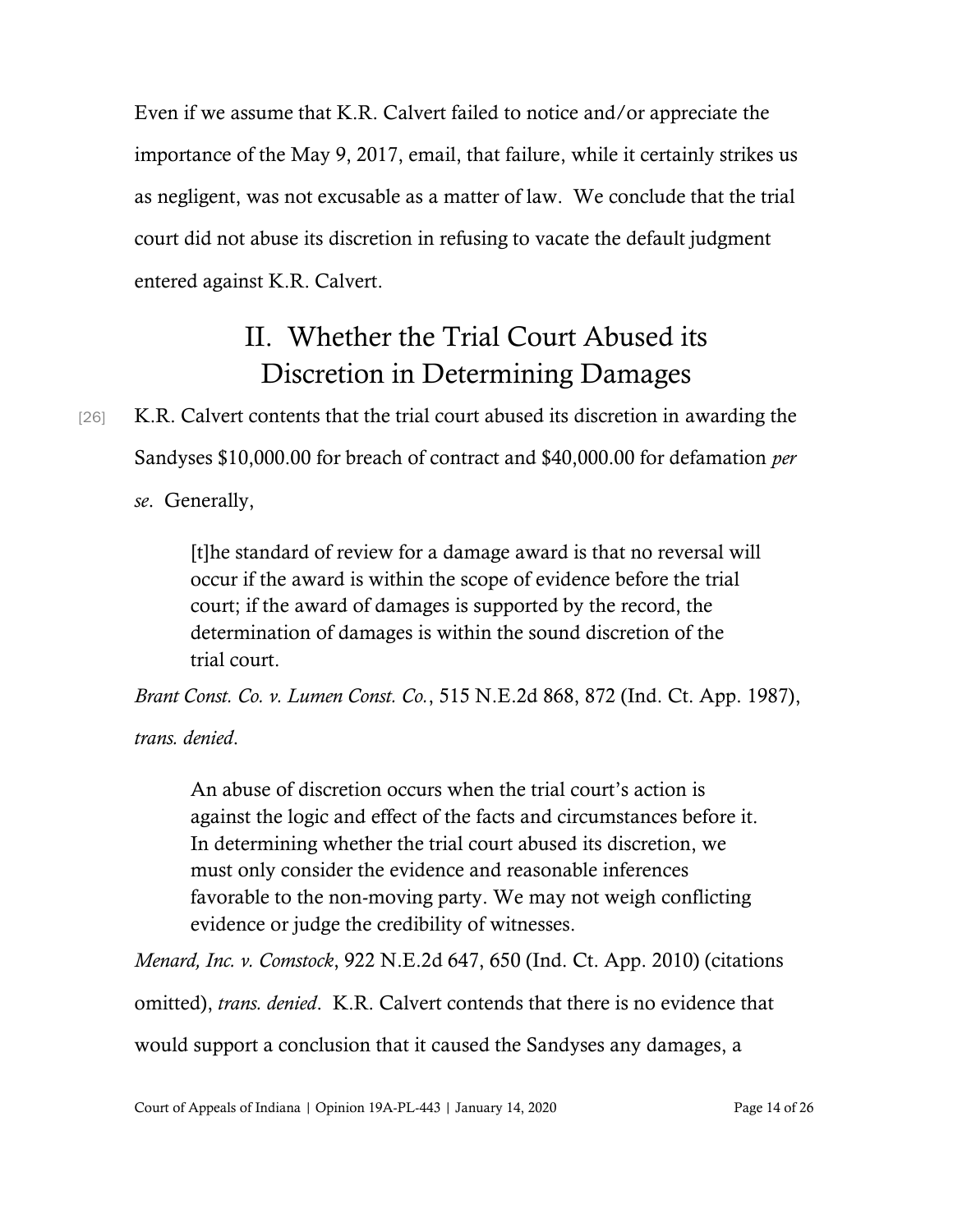settlement reached between the Sandyses and other defendants entitles it to a set-off against its damages, an award of damages is inappropriate because the Sandyses failed to mitigate their damages, and the amounts of damages are unsupported by the record.

### A. Causation

[27] K.R. Calvert first argues that there is no evidence that it was a party to the Settlement Agreement or that it had anything to do with the defamatory communication. Those particular ships, however, have sailed. "A default judgment has been defined as a confession of the complaint and it is rendered without a trial of any issue of law or fact." *Davis v. Davis*, 413 N.E.2d 993, 996– 97 (Ind. Ct. App. 1980). Following the entry of default judgment, the defendant may no longer avail himself of substantive defenses. *See Siebert Oxidermo, Inc. v. Shields*, 446 N.E.2d 332, 338 (Ind.1983) ("Substantive defenses as to causation are no longer an issue between parties after there has been an entry of default against the defendant. Thus, the question of a lack of causation between plaintiff Shields' injuries and defendant Oxidermo's conduct would not have been a proper subject for consideration even in Oxidermo's first Rule 60(B) motion.") (citation omitted). The Sandyses' amended complaint alleged that K.R. Culvert breached the Settlement Agreement and defamed them, causing damages. The entry of default judgment against K.R. Culvert means that those allegations were deemed confessed, and the only thing left to determine was the amount of damages.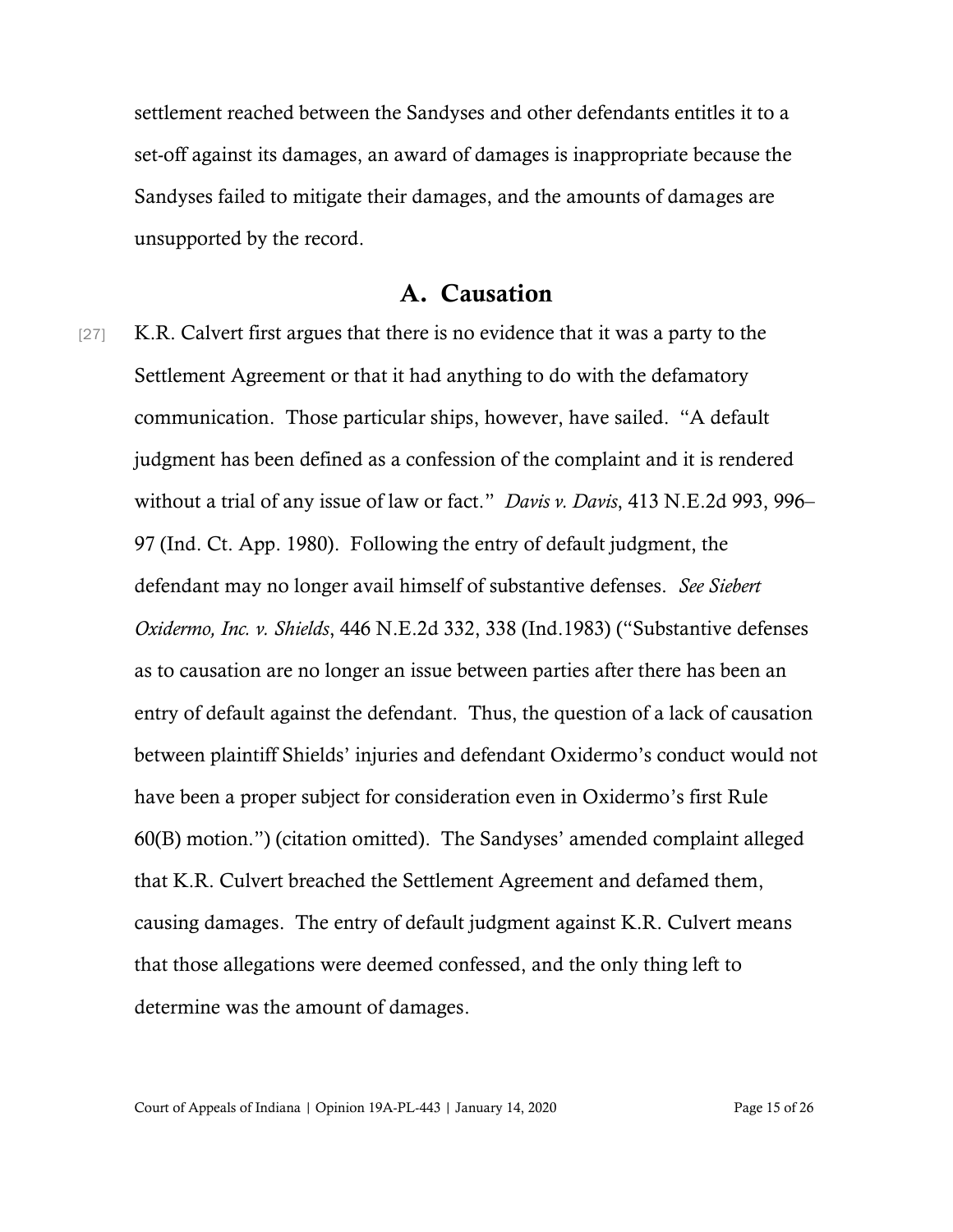### B. Set-Off

[28] K.R. Calvert claims that, in light of the Sandyses' apparent \$80,000.00 settlement with the other defendants, the award of \$10,000.00 for breach-ofcontract and \$40,000.00 for defamation *per se* represents an impermissible double recovery.

> A trial court has the power and duty to reduce jury verdicts by amounts received in settlement to ensure that a plaintiff not receive more than a full recovery. *Huffman v. Monroe County Cmty. Sch. Corp.*, 588 N.E.2d 1264, 1267 (Ind. 1992). Because the settlement credit is in the nature of an affirmative defense on the issue of damages, the defendant who seeks to take advantage of this credit bears the burden of proving the amount of the credit to which he is entitled. *Riehle v. Moore*, 601 N.E.2d 365, 371 (Ind. Ct. App. 1992), *trans. denied*. […]

> When the actions of multiple defendants cause a single injury to a plaintiff, a defendant against whom judgment is rendered at trial is entitled to a setoff against the assessed damages in the amount of any funds the plaintiff received from any settling joint tortfeasor. [*Marquez v. Mayer*, 727 N.E. 2d 768, 774 (Ind. Ct. App. 2000), trans. denied).] Joint tortfeasors are those whose actions unite to cause a single injury. *Id*. This credit is allowed in order to prevent a plaintiff from recovering twice for the same injury. *Id*. As our Supreme Court outlined in [*Mendenhall v. Skinner & Broadbent Co.*, 728 N.E.2d 140, 141 (Ind. 2000)], Indiana courts have traditionally followed the "one satisfaction" principle, meaning that courts should take account of settlement agreements and credit the funds received by the plaintiff through such agreements, pro tanto, toward the judgment against the co-defendants.

*Palmer v. Comprehensive Neurologic Servs., P.C.*, 864 N.E.2d 1093, 1100–01 (Ind.

Ct. App. 2007), *trans. denied*.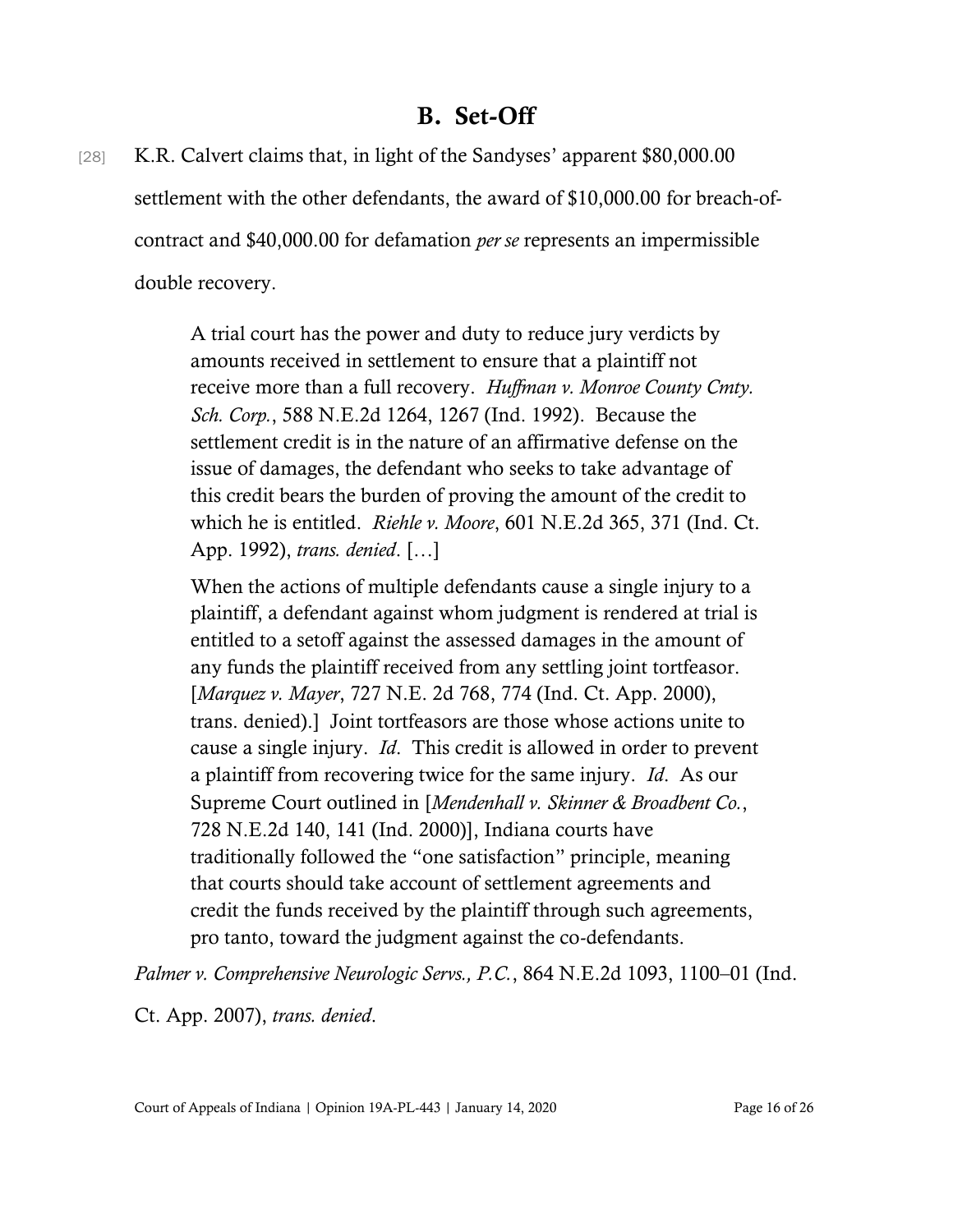[29] The trial court found that K.R. Calvert failed to meet its burden of proving what portion of the settlement amount was allocated to the breach-of-contract and defamation *per se* claims or present any other evidence to support a right to a set-off. K.R. Calvert points to nothing in the record that undermines this finding, merely baldly stating that the full \$80,000.00 settlement amount should be set off against any damages it was ordered to pay. In the absence of an accounting, K.R. Calvert has failed to establish that the trial court abused its discretion in declining to order a set-off against its damages in the amount paid by the settling defendants.

### C. Mitigation

[30] K.R. Calvert also alleges that the Sandyses are not entitled to an award of damages because they failed to mitigate their damages.

> "The principle of mitigation of damages addresses conduct by an injured party that aggravates or increase the party's injuries." *Willis v. Westerfield*, 839 N.E.2d 1179, 1187 (Ind. 2006) (quoting *Deible v. Poole*, 691 N.E.2d 1313, 1315 (Ind. Ct. App. 1998), *aff'd*  702 N.E.2d 1076 (Ind. 1998)). The failure to mitigate damages "is an affirmative defense that may reduce the amount of damages a plaintiff is entitled to recover after liability has been found." *Id*. That is, "the amount of damages a plaintiff is entitled to recover is reduced by those damages which reasonable care would have prevented." *Id*. This affirmative defense has two elements, both of which the defendant bears the burden of proving. *Id*. at 1188. "First, the defendant must prove that the plaintiff failed to exercise reasonable care to mitigate his or her post-injury damage. Second, the defendant must prove that the plaintiff's failure to exercise reasonable care caused the plaintiff to suffer an identifiable item of harm not attributable to the defendant's negligent conduct." *Id*.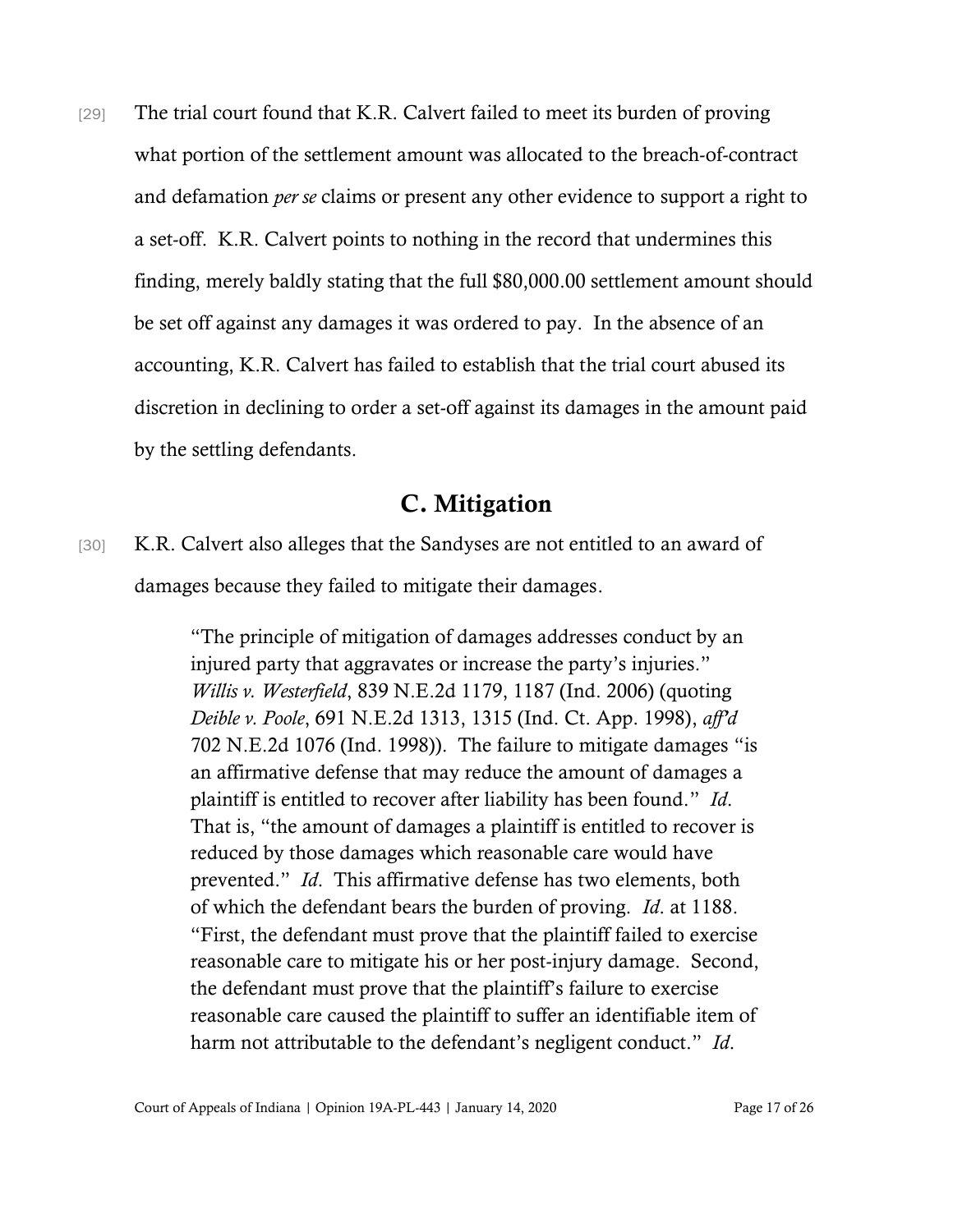*Simmons v. Erie Ins. Exch.*, 891 N.E.2d 1059, 1064 (Ind. Ct. App. 2008).

[31] K.R. Calvert claims that the Sandyses failed to mitigate their damages when they did not approve or otherwise revise a draft retraction letter written by K.R. Calvert which, as it happens, was never sent to any of the individuals who received the December 19th Email. We fail, however, to see how it was the Sandyses' responsibility to approve or revise the draft retraction letter for K.R. Calvert. As the trial court noted during the March 6, 2018, damages hearing, the Sandyses "didn't have any control over K R Calvert." Tr. Vol. III p. 193. K.R. Calvert certainly could have sent a retraction to the recipients of the December 19<sup>th</sup> Email in an attempt to reduce the damage to the Sandyses, but it did not. We agree with the Sandyses that they should not pay for K.R. Calvert's failure to send the retraction letter.

### D. Breach of Contract

[32] K.R. Calvert argues that the record does not support the award of \$10,000.00 in damages for breach of contract. K.R. Calvert first argues that it cannot be held liable for breaching the Settlement Agreement because it was not a party to it. As mentioned, this is a substantive defense no longer available to K.R. Calvert. *See Siebert Oxidermo*, 446 N.E.2d at 338. K.R. Calvert also points to statements made by the Sandyses' counsel at a hearing on September 11, 2017, at which he stated that the only damages the Sandyses could show at that point were nominal damages related to defamation *per se* and that "we don't have any actual damages to show." Tr. Vol. II p. 208. This statement, however, was made approximately five months before the depositions of the Zeitlers, who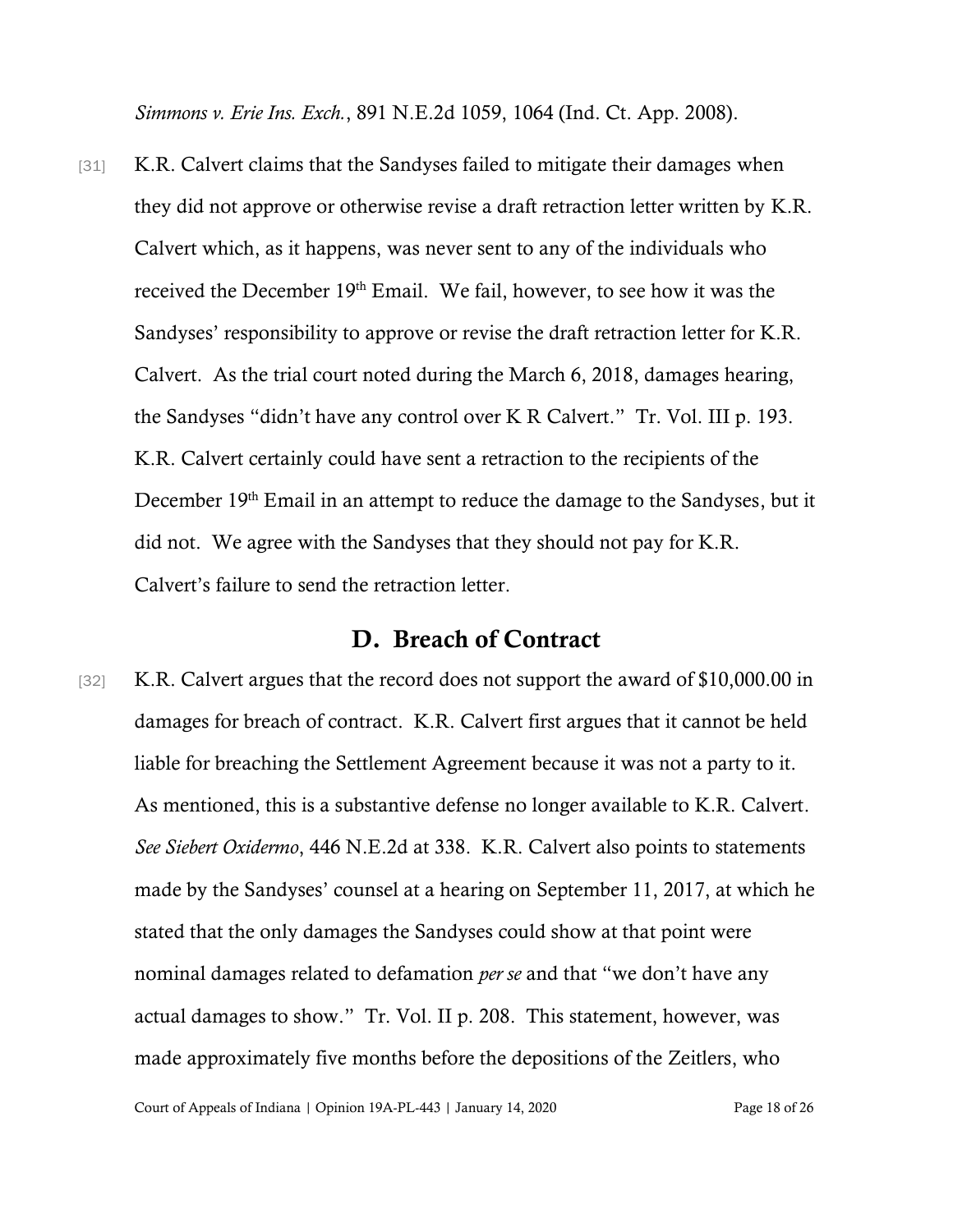testified at length regarding the reputational damage suffered by the Sandys. A concession made many months before the most relevant evidence regarding damages was developed does not undermine the ultimate award of damages.

### E. Defamation

[33] K.R. Calvert also contends that the trial court abused its discretion in awarding \$40,000.00 in damages for defamation *per se*. If a communication is defamatory *per se*, "the law implies, infers, or presumes general damages as the natural and probable consequences of such defamation[.]" 1 *Elliott v. Roach*, 409 N.E.2d 661, 683 (Ind. Ct. App. 1980) citation and quotation marks omitted).

> Indiana law reflects the historic rule that publication in written form of statements per se—words which, on their face and without regard to extrinsic facts, tend to injure the reputation of another subjects a publisher to liability although no harm to reputation is actually proved. Under the 'presumed damages' rule, juries may award substantial sums as compensation for supposed injury to reputation without any proof that such harm was actually suffered.

*Id.* (citations omitted).

<sup>&</sup>lt;sup>1</sup> The Sandyses alleged that the December  $19<sup>th</sup>$  Email was defamatory *per se*:

A statement is defamatory if it tends "to harm a person's reputation by lowering the person in the community's estimation or deterring third persons from dealing or associating with the person." *Kelley v. Tanoos*, 865 N.E.2d 593, 596 (Ind. 2007) (internal citation omitted). One type of defamation action, alleging defamation *per se*, arises when the language of a statement, without reference to extrinsic evidence, constitutes an imputation of (1) criminal conduct, (2) a loathsome disease, (3) *misconduct in a person's trade, profession, office, or occupation*, or (4) sexual misconduct.

*Dugan v. Mittal Steel USA Inc.*, 929 N.E.2d 184, 186 (Ind. 2010) (second emphasis added).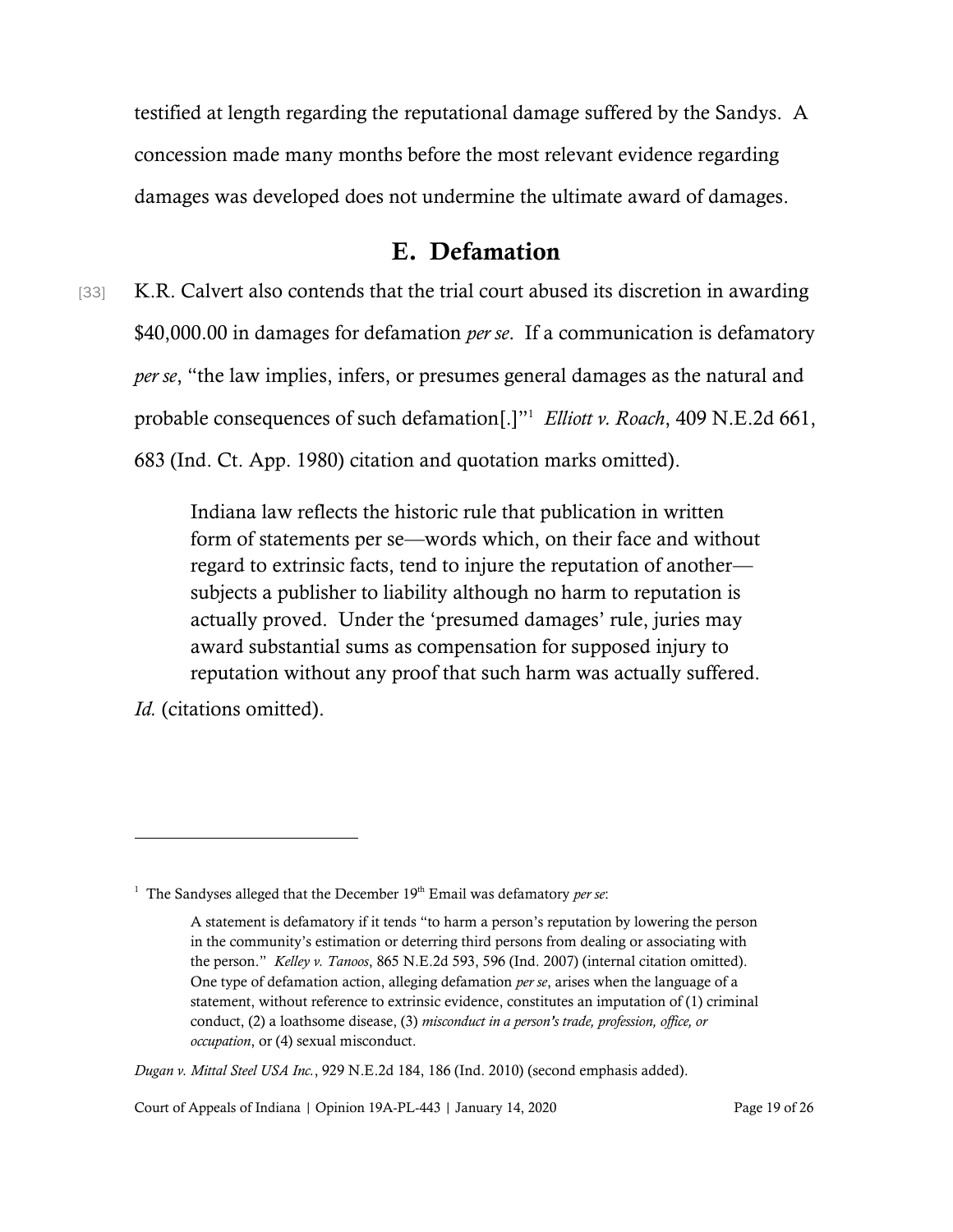[34] K.R. Calvert argues that the Sandyses produced insufficient evidence to sustain the award of \$40,000.00 in damages because they failed to prove any actual damages. As just mentioned, however, such proof is not necessary in a defamation *per se* case. Moreover, K.R. Calvert does not argue that the award exceeds the permissible "substantial" sum that may be awarded in defamation *per se* cases. *Id*. In conclusion, K.R. Calvert has failed to establish that the trial court abused its discretion in awarding damages for breach of contract and defamation *per se*.

## III. Whether the Trial Court Properly Awarded Attorney's Fees to the Sandyses

[35] The trial court awarded \$106,676.40 in attorney's fees to the Sandyses pursuant to Indiana Trial Rule 37(B) for discovery violations and Indiana Code section 34-52-1-1(b)(3) for litigating in bad faith. The trial court identified several reasons for finding that K.R. Calvert had failed to cooperate with discovery and/or litigated in bad faith:

> 3. Throughout this case, there are several examples of K.R. Calvert engaging in bad faith litigation tactics. First, on June 19, 2017, K.R. Calvert, by counsel, filed various motions after a default judgment had been entered. A hearing on these motions was held on August 7, 2017 and the Court denied K.R. Calvert's Motion for Leave to File an Amended Answer declaring the motion moot since judgment had already been entered.

> 4. Second, K.R. Calvert filed four motions for extension of time to respond to Plaintiffs' Initial Petition for Damages and Attorneys' Fees on October 31, 2017, November 6, 2017, November 7, 2017, and November 8, 2017 respectively. On November 8, 2017, Plaintiffs filed a response in opposition to the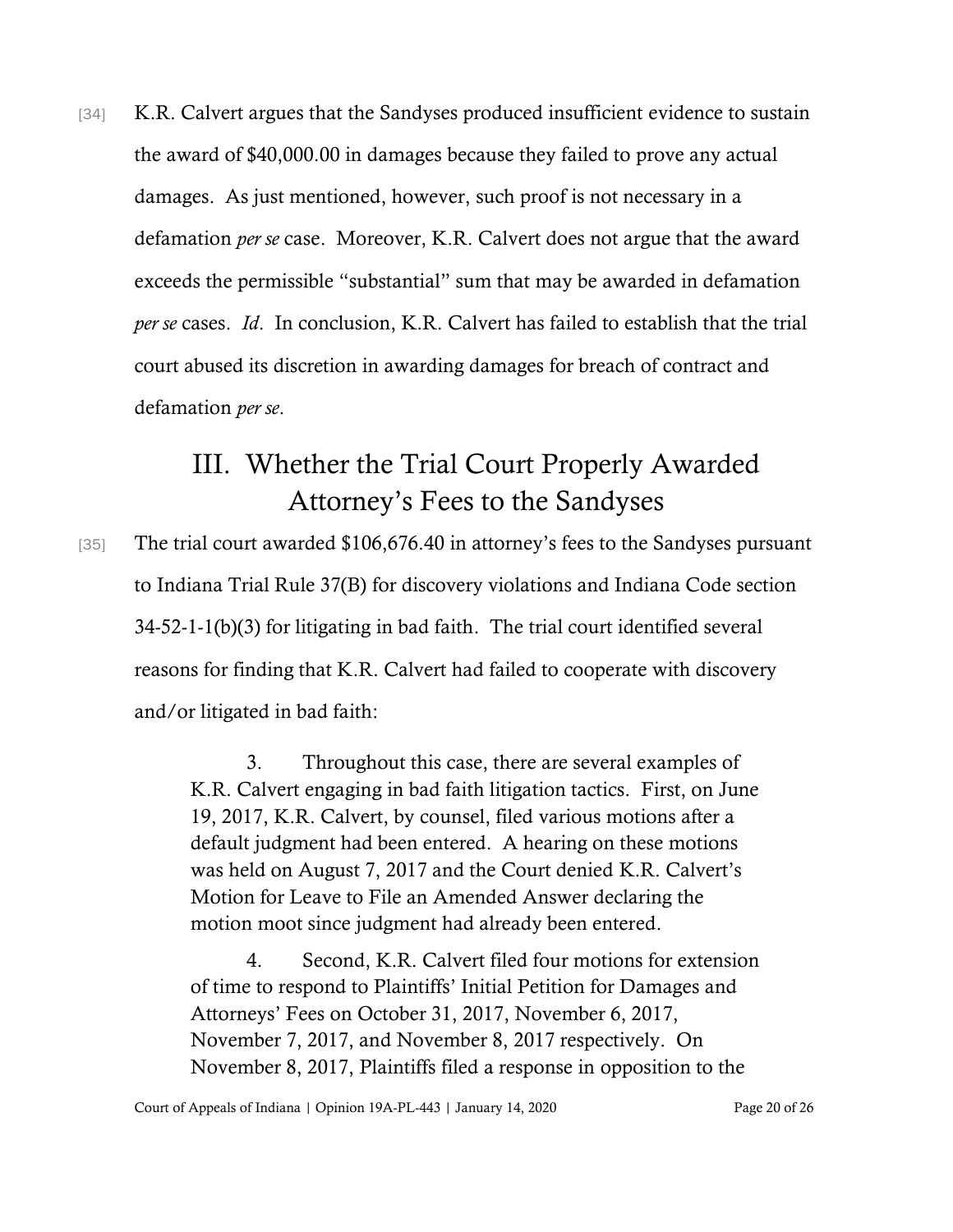serial requests for extension of time as the next damages hearing was quickly approaching. However, since K.R. Calvert did not file its third motion for extension of time until 11:53 p.m., the extension was effectively granted as the Court could not practically rule on the motion before the November 7th deadline had passed. In this Court's order of November 13, 2017, this Court "reluctantly grant[ed] the requests for extension of time" and "strongly admonish[ed] counsel to be more appreciative of not only opposing counsel's time, but also the time of the Court."

5. Third, on May 11, 2018, K.R. Calvert, by counsel, filed a Motion to Strike Plaintiffs' voluntary dismissal of the other defendants in the lawsuit and requested that the order granting the dismissal be set aside. On May 22, 2018, the Court, after holding a hearing on the matter and indicating the motion to be improper, denied K.R. Calvert's motion to strike. The Court subsequently ordered Mr. Davis to pay \$630.00 in attorneys' fees to Mr. Brown for preparing for and attending the hearing on K.R. Calvert's motion to strike.

6. Fourth, K.R. Calvert did not produce responsive documents in compliance with the November 15, 2016 order which granted Plaintiffs' motion to compel discovery against K.R. Calvert. On August 7, 2017, the Court directed K.R. Calvert to produce responsive documents on or before August 14, 2017, but K.R. Calvert continued to disregard the Court's order by failing to produce responsive documents. K.R. Calvert represented to the Court they had complied with the August 7th Order, but Plaintiffs[] pointed out in their response thereto, that K.R. Calvert still had not produced any emails and other communications regarding Brian and Jennifer Sandys and/or JBS Transport. Rather than produce responsive documents, K.R. Calvert produced documents that were not specifically requested by Plaintiffs.

7. Fifth, Kyle and Klein, as principals of K.R. Calvert reviewed documents and made their own determination as to what was relevant and pertinent in relation to the discovery requests.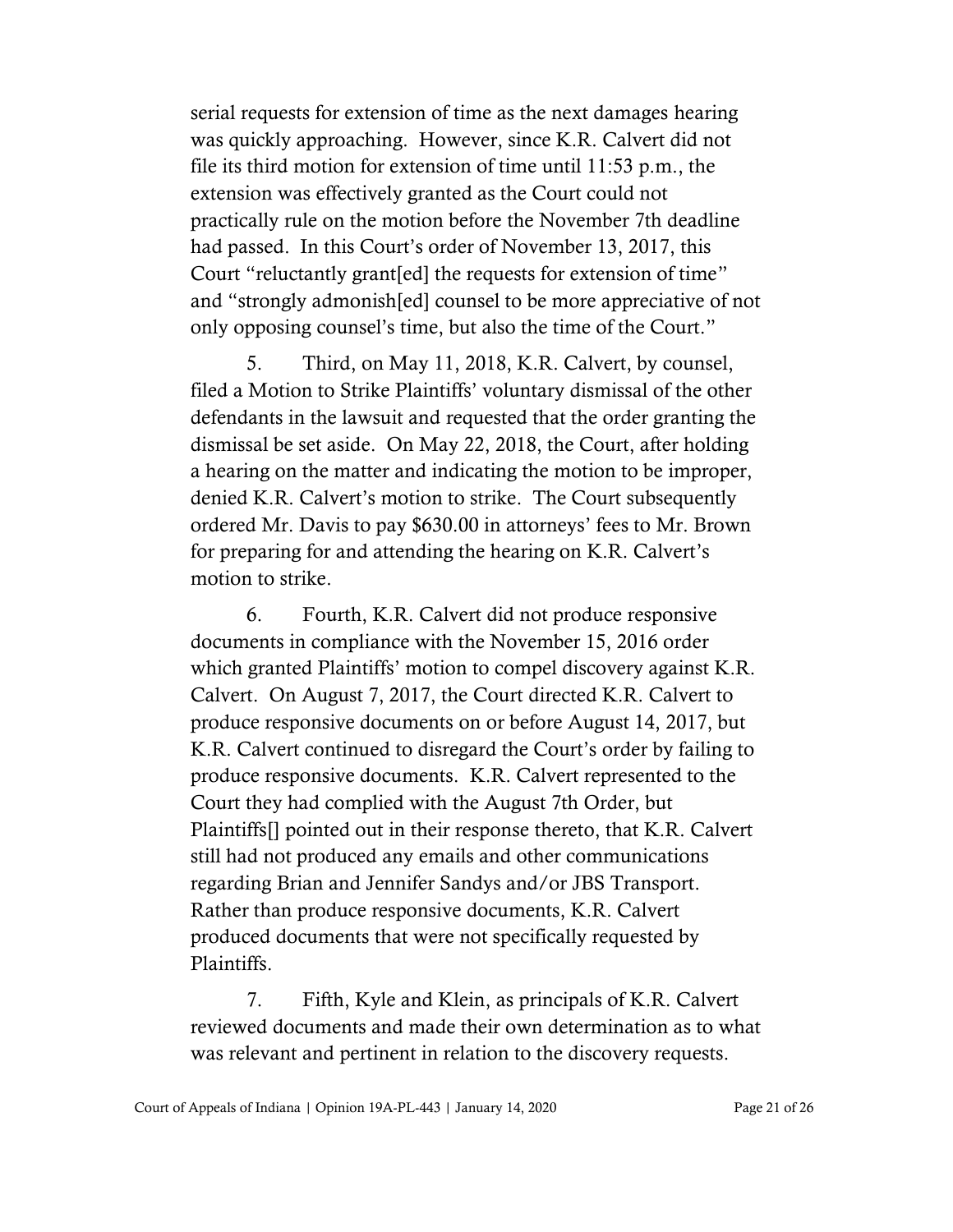This was improper as neither Kyle nor Klein are attorneys who are familiar with the discovery rules for the State of Indiana.

[….]

9. K.R. Calvert's lack of good faith in the production of documents and abuse of the discovery process has prejudiced Plaintiffs by making them guess what additional, relevant, and pertinent documents exist in response to their discovery requests.

10. All of this activity indicates that K.R. Calvert litigated this matter in bad faith and engaged in dilatory tactics, filed baseless motions, unnecessarily multiplied litigation, and failed to comply with discovery requests and subsequent discovery orders. Therefore, the Court finds that Plaintiffs are entitled to attorneys' fees and costs as a sanction under Ind. Trial Rule 37 and I.C. § 34-52-1-1(b)(3).

Appellant's App. Vol. II pp. 82–84.

### A. Trial Rule 37(B)

- [36] Trial Rule 37(B) authorizes the trial court to impose expenses and attorney's fees for failing to cooperate with discovery without substantial justification. "[C]onduct can constitute 'bad faith' within the meaning of [Trial Rule 37] although it falls short of being 'deliberate or by design.'" *Hepp v. Pierce*, 460 N.E.2d 186, 188 (Ind. Ct. App. 1984) (quoting *Clark Cty. State Bk. v. Bennett*, 166 Ind. App. 471, 480, 336 N.E.2d 663, 669 (1975)). "It depends upon the circumstances of the given case." *Id.* "Moreover, since it depends upon the circumstances, the prohibition against an appellate court reweighing the evidence comes to bear." *Id*.
- [37] Of relevance to K.R. Calvert's abuse of the discovery process, the trial court found that it had failed to produce responsive documents, pursuant to a court

Court of Appeals of Indiana | Opinion 19A-PL-443 | January 14, 2020 Page 22 of 26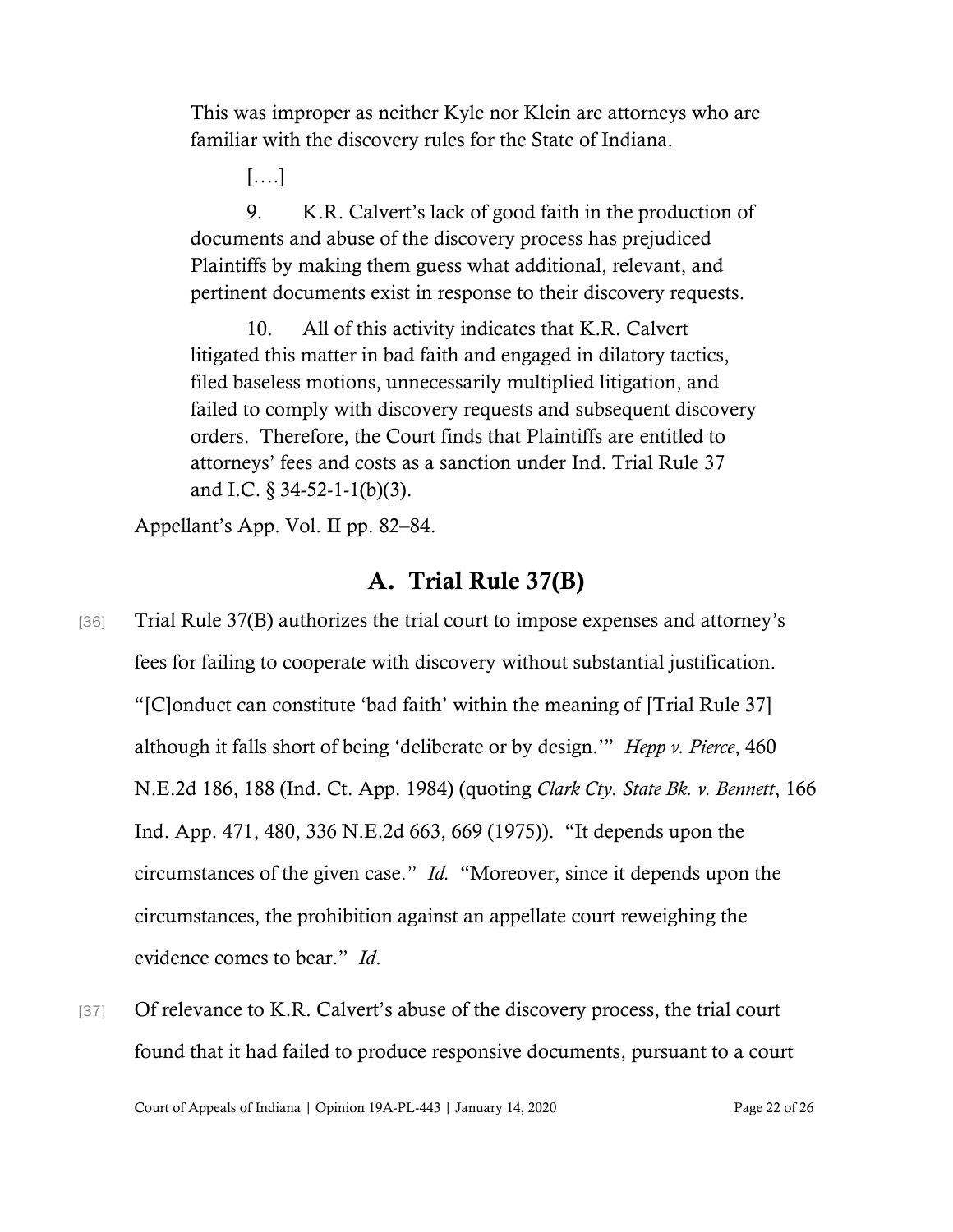order, for over six months. Then, when the trial court issued another order compelling K.R. Calvert to comply with discovery, it responded by producing non-responsive documents that were not requested. We conclude that the trial court was in the best position to evaluate K.R. Calvert's conduct and cannot say that the trial court erred in finding K.R. Calvert's recalcitrance to be sanctionable. *See Clark Cty. State Bk.*, 166 Ind. App. at 480, 336 N.E.2d at 669 (concluding that the trial court reasonably found that defendant's delay in responding to plaintiffs' interrogatories and failing to comply with the agreedupon extension amounted to bad faith and abusive conduct, justifying the award of attorney's fees). To the extent that the trial court's award of attorney's fees was based on a bad-faith failure to cooperate with discovery, K.R. Calvert has failed to establish that it was unreasonable.

#### B. Indiana Code section 34-52-1-1(b)(3)

[38] "In any civil action, the court may award attorney's fees as part of the cost to the prevailing party, if the court finds that either party […] litigated the action in bad faith[.]" Ind. Code § 34-52-1-1(b)(3). Bad faith pursuant to Indiana Code section 34-52-1-1(b)(3) "is not simply bad judgment or negligence. Rather it implies the conscious doing of a wrong because of dishonest purpose or moral obliquity. It is different from the negative idea of negligence in that it contemplates a state of mind affirmatively operating with furtive design or ill will." *Oxendine v. Pub. Serv. Co. of Ind.*, 423 N.E.2d 612, 620 (Ind. Ct. App. 1980).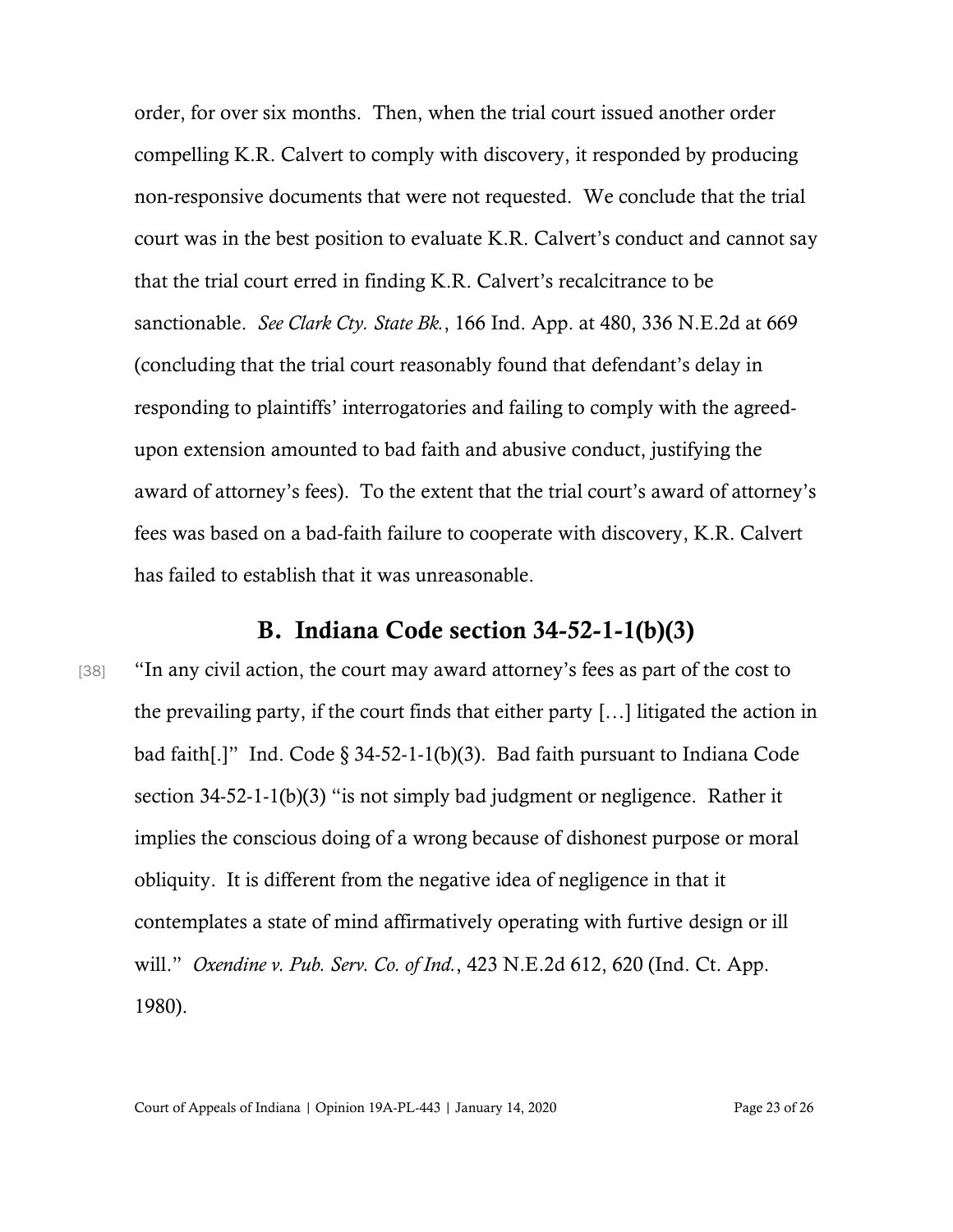[39] An award under Indiana Code Section 34-52-1-1 is afforded a multistep review. [*SJS Refractory Co., LLC v. Empire Refractory Sales, Inc.*, 952 N.E.2d 758, 770 (Ind. Ct. App. 2011).] First, we review the trial court's findings of fact under a clearly erroneous standard, and then we review the trial court's legal conclusions *de novo*. *Id*. Finally, we review the trial court's decision to award attorney's fees and the amount thereof under an abuse of discretion standard. *Id*. at 770–71.

*Techna-Fit, Inc. v. Fluid Transfer Prod., Inc.*, 45 N.E.3d 399, 418 (Ind. Ct. App. 2015).

- [40] K.R. Calvert does not really challenge the trial court's findings, arguing essentially that we should interpret the circumstances of this case differently than the trial court did. K.R. Calvert also argues that other occurrences, such as the fact that K.R. Calvert was never actually held in contempt of court, undercut the trial court's determination of bad faith. We interpret this as a challenge to the trial court's legal conclusion that K.R. Calvert litigated in bad faith, which we review *de novo*.
- Court of Appeals of Indiana | Opinion 19A-PL-443 | January 14, 2020 Page 24 of 26 [41] To summarize the trial court's findings, K.R. Calvert (1) filed several motions that were moot due to the default judgment that had already be entered against it, (2) filed four requests for an extension of time within ten days at one point, (3) filed an improper motion to strike the Sandyses' settlement with the other defendants, (4) failed to comply with an order to compel discovery by delaying any response for several months and failing to deliver the requested documents when it did respond. Taken as a whole, we conclude that the above supports a finding of bad faith. For one thing, we can think of no legitimate reason to file four extension requests within ten days, with the last three being filed before the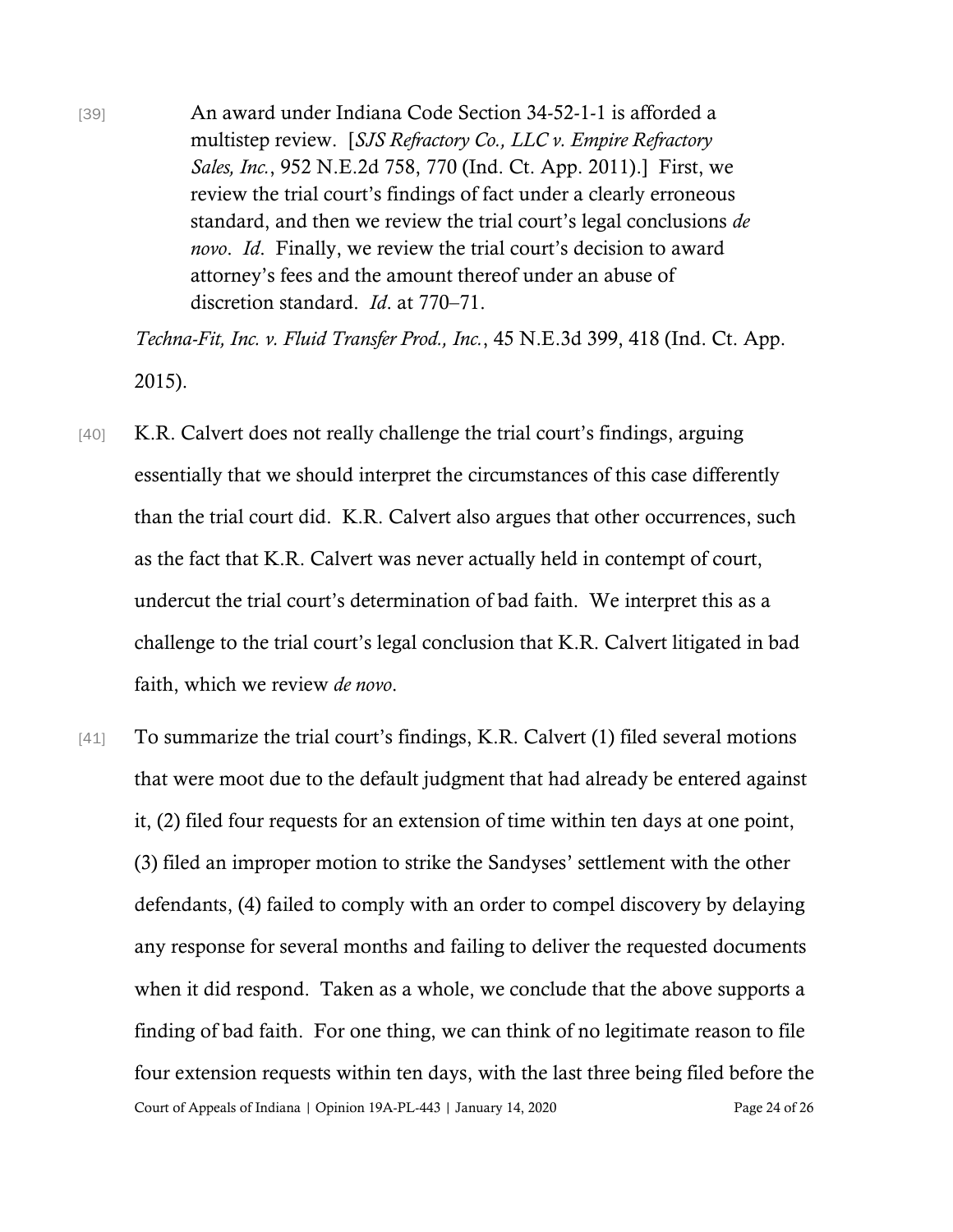first was ruled upon. This flurry of filings led to a rather stern warning about wasting the parties' and the trial court's time. Despite this warning, K.R. Calvert later moved to strike the Sandyses' voluntary dismissal of the other defendants, a motion the trial court found to be improper. Finally, K.R. Calvert delayed its response to an order to compel for several months and then failed to comply with the order when it did respond. All of this required the unnecessary commitment of time and resources by the other parties and the trial court, supporting an inference, at the very least, of furtive design, if not actual ill will. We conclude that K.R. Calvert's actions amount to bad faith for purposes of Indiana Code section 34-52-1-1(b)(3), supporting an award of attorney's fees. Because K.R. Calvert does not challenge the amount of the attorney's fees awarded, we need not review it for an abuse of discretion. K.R. Calvert has failed to establish that the trial court's award of attorney's fees to K.R. Calvert was improper.

## III. Whether the Trial Court Properly Ordered Attorney Davis to Pay Attorney's Fees

[42] As mentioned, the trial court also ordered Attorney Davis to personally pay \$630.00 to Attorney Brown for having to defend what the trial court found to be an improper motion to strike the Sandyses' voluntary dismissals of the other defendants. When Attorney Davis did not pay, Attorney Brown moved for a rule to show cause why Attorney Davis should not be held in contempt, which motion the trial court granted while giving him two weeks in which to purge the contempt, which he did not do. Finally, when Attorney Brown requested an